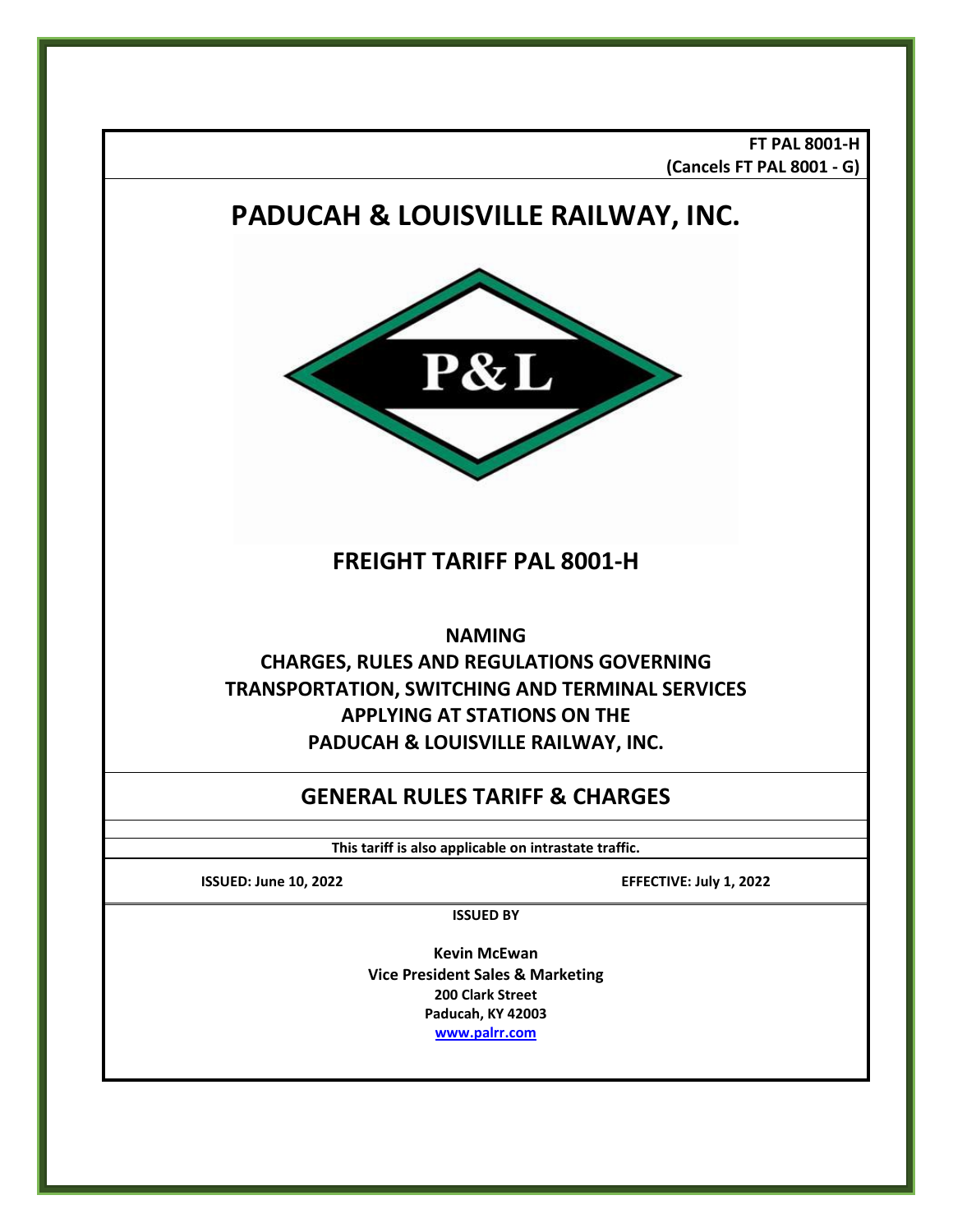# **TABLE OF CONTENTS**

|                                                                          | <b>ITEM</b>  | <b>PAGE</b>    |
|--------------------------------------------------------------------------|--------------|----------------|
| <b>GENERAL APPLICATION</b>                                               | $\mathbf{1}$ | 3              |
| <b>METHOD OF CANCELING AND AMENDING THE TARIFF</b>                       | 10           | $\overline{3}$ |
| NOTICES, AMENDMENT OF TARIFFS                                            | 20           | 3              |
| DESCRIPTION OF GOVERNING CLASSIFICATIONS                                 | 30           | 3              |
| <b>APPLICATION OF INCREASES</b>                                          | 40           | $\overline{3}$ |
| STATION LIST AND CONDITIONS                                              | 50           | 3              |
| DEFINITION OF LINE HAUL SERVICE                                          | 60           | 4              |
| REASONABLE DISPATCH                                                      | 70           | 4              |
| EXPLOSIVES, DANGEROUS ARTICLES                                           | 80           | 4              |
| RELATIONSHIPS WITH OTHER CARRIERS                                        | 90           | 4              |
| MAXIMUM ALLOWANCE GROSS WEIGHT ON RAIL                                   | 100          | 5              |
| CARRIER LIABILITY - LOSS AND DAMAGE TO LADING                            | 110          | 5              |
| <b>GENERAL</b>                                                           | 110          | 5              |
| CARMACK AMENDMENT LIABILITY                                              | 110          | 5              |
| <b>GENERAL PROVISIONS</b>                                                | 110          | 5              |
| SHIPPER INDEMNITY                                                        | 110          | 6              |
| <b>LIABILITY RESTRICTIONS</b>                                            | 110          | 6              |
| LOSS OR DAMAGE VERIFICATION AND DISPOSITION PROVISIONS                   | 110          | $\overline{7}$ |
| <b>CLAIMS</b>                                                            | 110          | 8              |
| <b>SEALS</b>                                                             | 110          | 8              |
| ARBITRATION                                                              | 115          | 9              |
| RECEIPT OR DELIVERY OF FREIGHT                                           | 130          | 9              |
| SECURITY DEPOSITS FOR PAYMENT OF DEMURRAGE AND OTHER ACCESSORIAL CHARGES | 170          | 10             |
| "ORDER", "ORDER NOTIFY" SHIPMENTS                                        | 175          | 11             |
| CARS LOADED IMPROPERLY OR IN EXCESS OF MAXIMUM LOAD LIMIT                | 180          | 11             |
| PAYMENT OF CHARGES                                                       | 185          | 12             |
| ERROR IN BILLING FREIGHT BY SHIPPER                                      | 190          | 12             |
| <b>REQUESTS FOR CARRIER CARS FOR LOADING</b>                             | 200          | 12             |
| MISLOADING OF RAILCARS                                                   | 210          | 13             |
| ORDERING EMPTY CARS IN FOR PLACEMENT BY SPECIFIC CAR NUMBER              | 220          | 13             |
| CARS ORDERED AND NOT USED                                                | 230          | 13             |
| <b>CLEANING REQUIREMENTS FOR CARRIER CARS</b>                            | 240          | 13             |
| SHIPPING INSTRUCTIONS                                                    | 250          | 14             |
| CHARGES FOR CARS WITH MORE THAN FOUR AXLES                               | 260          | 14             |
| <b>IDLER AND BUFFER CARS</b>                                             | 270          | 15             |
| <b>CHARGES FOR ARTICULATED CARS</b>                                      | 280          | 15             |
| CHARGES ON CARS HELD FOR INSTRUCTIONS OR CANCELLED BILLING               | 290          | 15             |
| RECIPROCAL SWITCHING                                                     | 300          | 15             |
| LIST OF INDUSTRIES FOR WHICH RECIPROCAL SWITCHING APPLIES                | 315          | 16             |
| ABSORPTION OF CONNECTION RAILROAD SWITCHING CHARGES                      | 320          | 17             |
| INTRA-PLANT SWITCHING                                                    | 330          | 17             |
| INTRA-TERMINAL SWITCHING                                                 | 340          | 17             |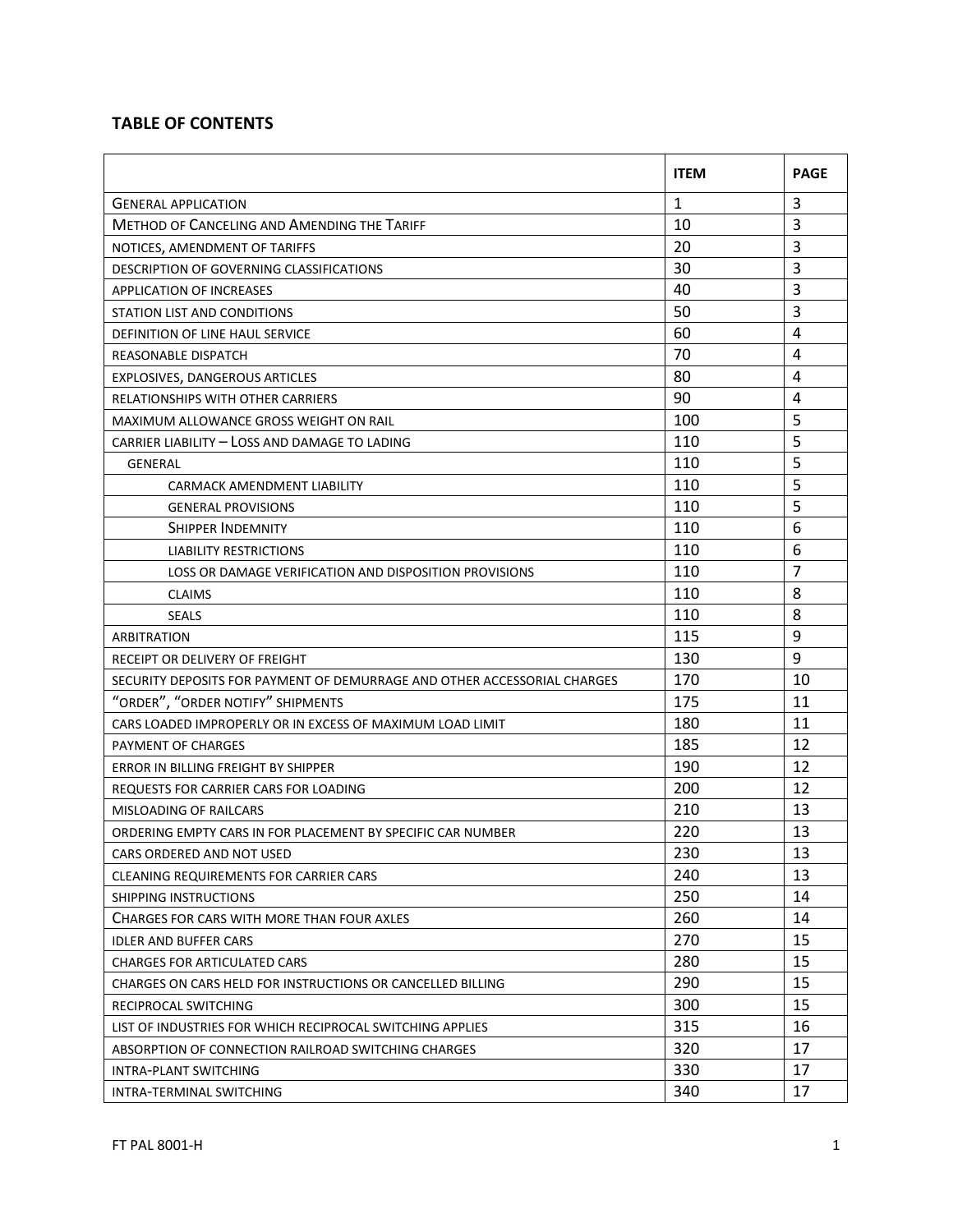| INTERMEDIATE SWITCHING                              | 350 | 18 |
|-----------------------------------------------------|-----|----|
| SWITCHING AND HOLDING CHARGES ON CARS HELD IN ROUTE | 360 | 18 |
| FURNISHING OF DEDICATED FREIGHT TRAIN SERVICE       | 370 | 19 |
| FURNISHING EXTRA SWITCHING SERVICE                  | 380 | 19 |
| DIVERSION OR RECONSIGNMENT                          | 390 | 19 |
| WEIGHT AGREEMENT AND WEIGHING                       | 400 | 20 |
| <b>INTERCHANGE ERROR MOVEMENTS</b>                  | 420 | 20 |
| SET BACK CHARGES ON RECONSIGNED CARS                | 430 | 21 |
| <b>TRANSPORTATION OF EMPTY PRIVATE RAILCARS</b>     | 450 | 21 |
| <b>PRIVATE CAR MILEAGE</b>                          | 460 | 21 |
| <b>INDUSTRY SIDETRACKS</b>                          | 500 | 22 |
| <b>EXPLANATION OF ABBREVIATIONS</b>                 |     | 24 |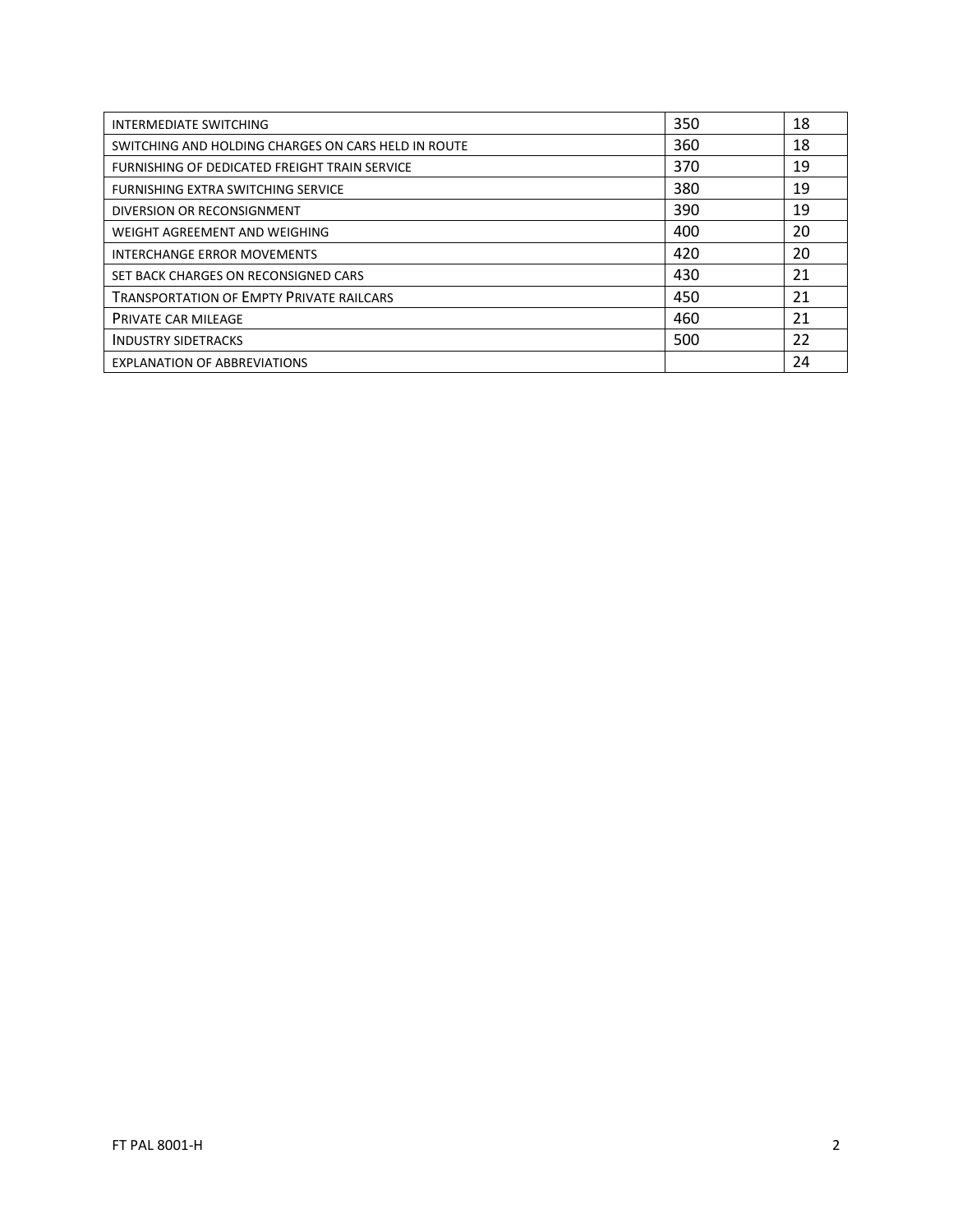#### **General Application – Item 1**

This tariff does not apply independently, but applies in connection with any and all rates and charges, either in tariff form or contained in contracts in which the Paducah & Louisville Railway, Inc. ("PAL") is a participant. Except as otherwise provided herein, should provisions of other tariffs conflict with the provisions in this tariff, the provisions of this tariff shall supersede and govern. Should provisions in contracts or pricing documents in which the Paducah & Louisville Railway, Inc. is a participant conflict with the provisions of this tariff; the contract provisions shall supersede and govern.

When in conflict with provisions in this tariff, the following tariffs shall supersede and govern:

- PAL 4000-Series for Unit Trains of Bituminous Coal and Petroleum Coke
- PAL 5000-Series for Unit Trains of Commodities other than Bituminous Coal and Petroleum Coke.

# **Method of Canceling and Amending the Tariff – Item 10**

When amended, this tariff will be replaced in its entirety using letter suffixes to cancel, replace and supersede the prior version; "A" is replaced by "B" which is replaced by "C", etc. The latest amended form will be assessable on the PAL website.

# **Notices, Amendment of Tariffs – Item 20**

PAL tariffs are available for viewing on the internet at our website [www.palrr.com](http://www.palrr.com/) under the "Customers-Public Prices" tab. All customers shipping with PAL should review the publications posted on the Website before tendering freight or requesting transportation services. Printed copies are available upon written request to the issuer and address found on the title page.

#### **Description of Governing Classifications – Item 30**

The term "Uniform Classification" when used herein, means Tariff UFC 6000 Series. **Application of Increases – Item 40**

Rates and charges in this tariff are subject to increase upon twenty (20) days notice.

#### **Station List and Conditions – Item 50**

This tariff is governed by the Official Railroad Station List, OPSL 6000-Series, to the extent shown below: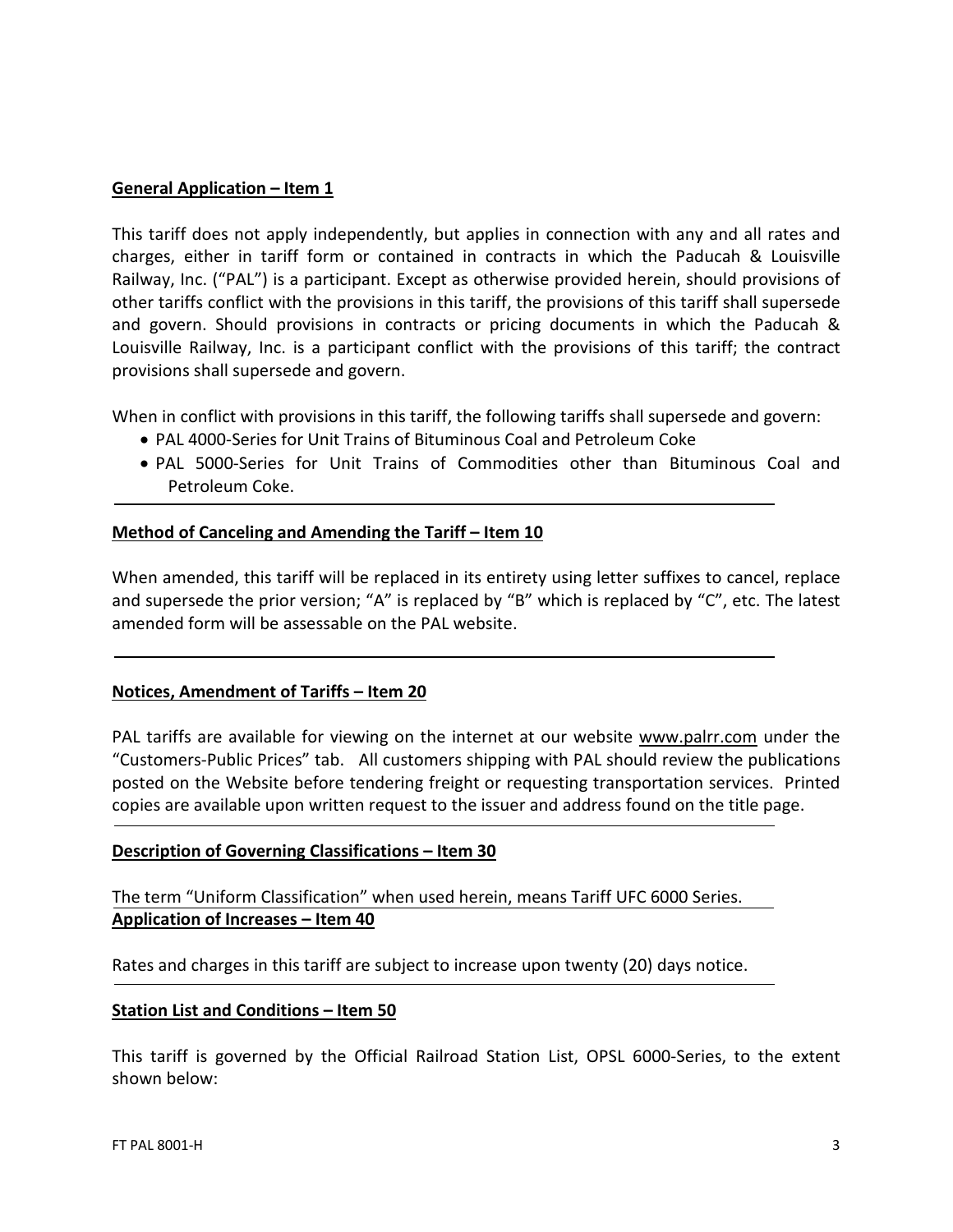- Prepay Requirements and Station Conditions
	- $\circ$  For additions and abandonments of stations, and, except as otherwise shown herein, for prepay requirements, changes in names of stations, restrictions as to acceptance or delivery of freight, and changes in station facilities.
	- $\circ$  When a station is abandoned as of a date specified in the above named tariff, the rates from and to such station as published in this tariff is inapplicable on and after that date.
- Geographical List of Stations
	- o For geographical locations of stations referred to in this tariff by station numbers.
	- o Station Numbers
	- o For the identification of stations when stations are shown or referred to by numbers in this tariff.

# **Definition of Line Haul Service – Item 60**

PAL defines line-haul transportation as the movement of one or more railcars from station to station; the pulling of the railcar(s) from one location at origin and placement of the railcar(s) to one location at the destination, in a "Continuous Movement" at the carrier's "Ordinary Operating Convenience" (both terms defined in Item 130). Any service outside these parameters subjects the shipment(s) to additional charges for additional services as defined herein.

#### **Reasonable Dispatch – Item 70**

PAL will transport railcars over its line with reasonable dispatch. PAL and connecting carrier(s) do not guarantee rail service on any scheduled time frame.

#### **Explosives, Dangerous Articles – Item 80**

For rules and regulations governing the transportation of explosives and other dangerous articles by freight, also specifications for shipping containers and restrictions governing the acceptance and transportation of explosives and other dangerous articles, see Tariff BOE 6000- Series.

#### **Relationships With Other Carriers – Item 90**

For the convenience of Customers, PAL has and will from time to time coordinate with other rail carriers for the transportation of cargo. When PAL coordinates such transportation, whether by contract or pursuant to that rail carrier's tariff, those arrangements are made solely so that our customers do not have to arrange and contract with those rail carriers. In entering such contracts and/or tendering railcars under that tariff, and paying for the services of those rail carriers, PAL is acting as the disclosed agent of the Customer. PAL does not seek such transportation on its own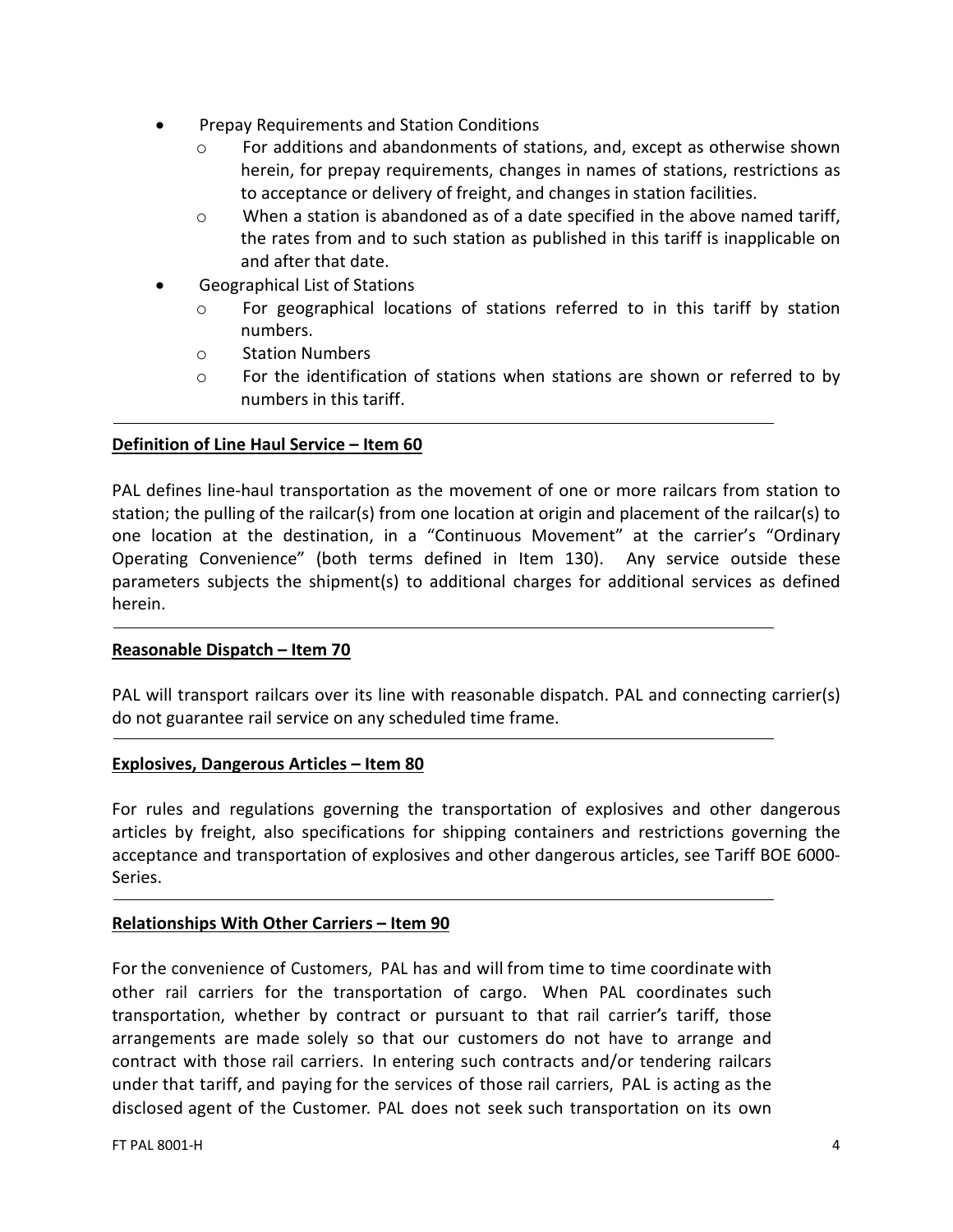behalf, and any such other rail carrier is not PAL's agent in completing the transportation. PAL does not assume or accept any responsibility or liability for the actions of any other rail carrier with regard to the transportation of any cargo. All such liability is solely the responsibility of the rail carrier whose actions give rise to the claimed liability. Each common carrier by rail is only responsible for the transportation services provided on its network.

#### **Maximum Allowance Gross Weight on Rail – Item 100**

PAL will provide switching and transportation services for loaded cars subject to a maximum gross weight on rail not exceeding 286,000 lbs. across all line segments.

#### **Carrier Liability – Loss and Damage to Lading – Item 110**

The following liability provisions will apply unless PAL and shipper agree in writing to different liability provisions:

#### General:

- a. Carmack Amendment Liability:
	- PAL offers Carmack Amendment protection tailored to the commodity and route over which a Shipper is requesting rail service. If desired, please contact your PAL sales representative to receive a specific rate quote with Carmack Amendment protection. If Carmack Amendment protection is desired for a shipment that extends beyond PAL's network, it is the Customer's responsibility to contact and determine the requirements, limitations, and fees of the other carrier(s), and to obtain Carmack Amendment protection from the other carrier(s). Any Shipper that wants PAL to assume liability for damages up to a declared value of the goods being shipped must provide the following before tendering the goods to PAL: (1) a statement declaring the election of Carmack Amendment protection and the value of the shipment, (2) acknowledgement that the Carmack Premium, as defined below, will be added to their invoices, or billed to them separately, and (3) railcar and waybill numbers for each affected railcar as soon as reasonably possible. The "Carmack Premium" portion of the line-haul rate shall be not less than 10% of the declared value of the goods and added to the common carrier line-haul price. PAL's liability for damage to, or loss of, goods in transit under this Item – 110(a) shall not exceed, and is limited to, the lesser of value of the goods or the declared value, if applicable. In the absence of an election by Shipper under Item –110(a), Carmack Amendment protection is waived and the provisions of Item 110(b) shall apply.
- b. General Provisions:

If the Shipper does not elect Carmack Amendment protections as set forth in Item 110(a) above, PAL will assume liability for freight claims subject to the following limitations: 1. PAL's minimum claim for loss or damage to freight is \$500.00. 2. PAL's maximum liability for loss of or damage to freight is the lower of (i) its original cost;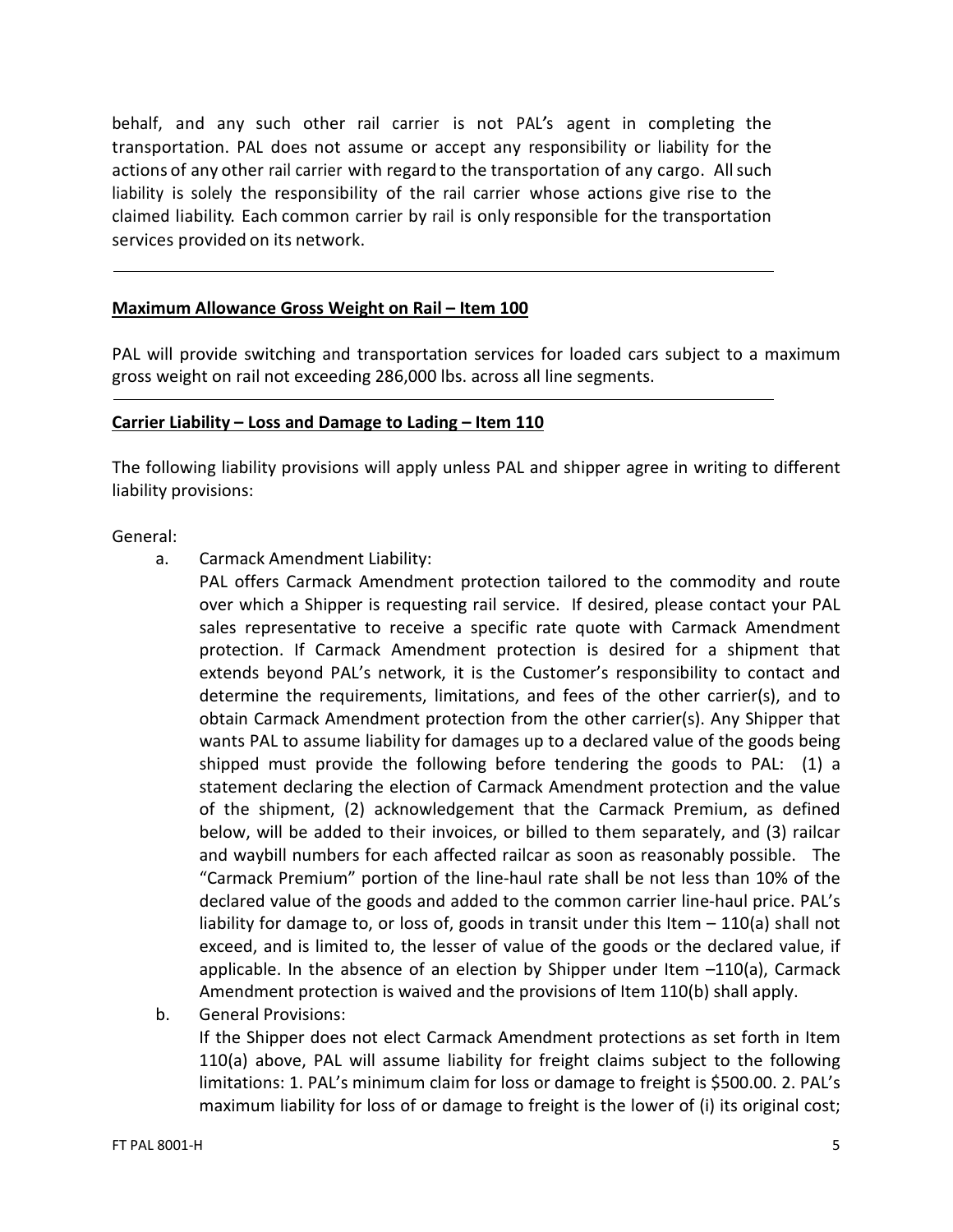(ii) the cost of replacement; or (iii) \$10,000 per rail car; provided, however, any liability of PAL for damaged cargo shall be reduced by the amount of any net salvage proceeds received by Shipper for such cargo. 3. PAL's Carrier's liability for shortage of goods shall be conditioned upon evidence of unauthorized entry into the rail car while the same is in the possession of PAL. 4. PAL will not be liable for loss, damage, or delay to lading caused by an Act of God, a public enemy, the authority of the law, labor strikes, acts of civil disobedience, the inherent nature or character of the lading, natural shrinkage, an act or default of the shipper/consignor, owner or consignee/receiver, or from any cause whatsoever which occurs while the lading is not in the actual physical custody and control of PAL. 5. Shipper acknowledges and accepts the inherent tendency of perishable goods to deteriorate or decay. PAL is not liable for the decline of goods as is reasonably expected to occur while enroute. PAL is not liable for the decline of goods attributable to natural shrinkage, disease or decay within the goods when loaded. 6. PAL shall not be responsible for loss or damage to the freight or shipments originating or terminating outside the United States when the location at which damage occurred is unknown. 7. A claimant must mitigate its damage by acceptance of damaged or remaining cargo, and may not abandon damaged or remaining goods to PAL unless the damaged or remaining lading retains no value. Product that is abandoned to PAL in an undamaged condition will be sold and the salvage proceeds only, less salvage expenses, will be remitted to the owner. 8. Shipper is responsible for proper and lawful packaging, loading, stacking, blocking, bracing and ventilation of the cargo. Shifting of a load enroute is, of itself, not evidence of PAL's mishandling. 9. Shipper is responsible for loading only cars suitable for Shipper's cargo and determining that car doors are properly closed. 10. Individual pricing documents may contain different limits which take precedence over the terms in this Item 110(b). 10. Subject to the limitations in this Item 110, and the remaining provisions of this General Tariff 8001-H, claims for damage to, or delay or loss of, any commodity transported by PAL is governed in all other respects by the provisions of the Carmack Amendment and Title 49 of the United States Code.

c. Shipper Indemnity:

The shipper agrees to indemnify and hold harmless PAL from any loss, damage, or expense for personal injuries, death or property damage resulting from the shipper's negligence or failure to comply with the provisions contained herein. Acceptance of a shipment by PAL for transportation shall not be considered as a waiver of shipper's liability.Export Fees:

On shipments intended for export from the United States of America, PAL will not be liable for charges such as brokerage fees, fines, penalties, foreign marine or foreign country freight charges, import duties or other such charges on cargo that is lost, damaged or delayed in domestic transportation.

- d. Liability Restrictions:
	- 1. Except as otherwise provided herein, the party in possession of rail cars and/or lading will be liable to the other as provided for by common law. In the event of an act or omission of any party involved in the transportation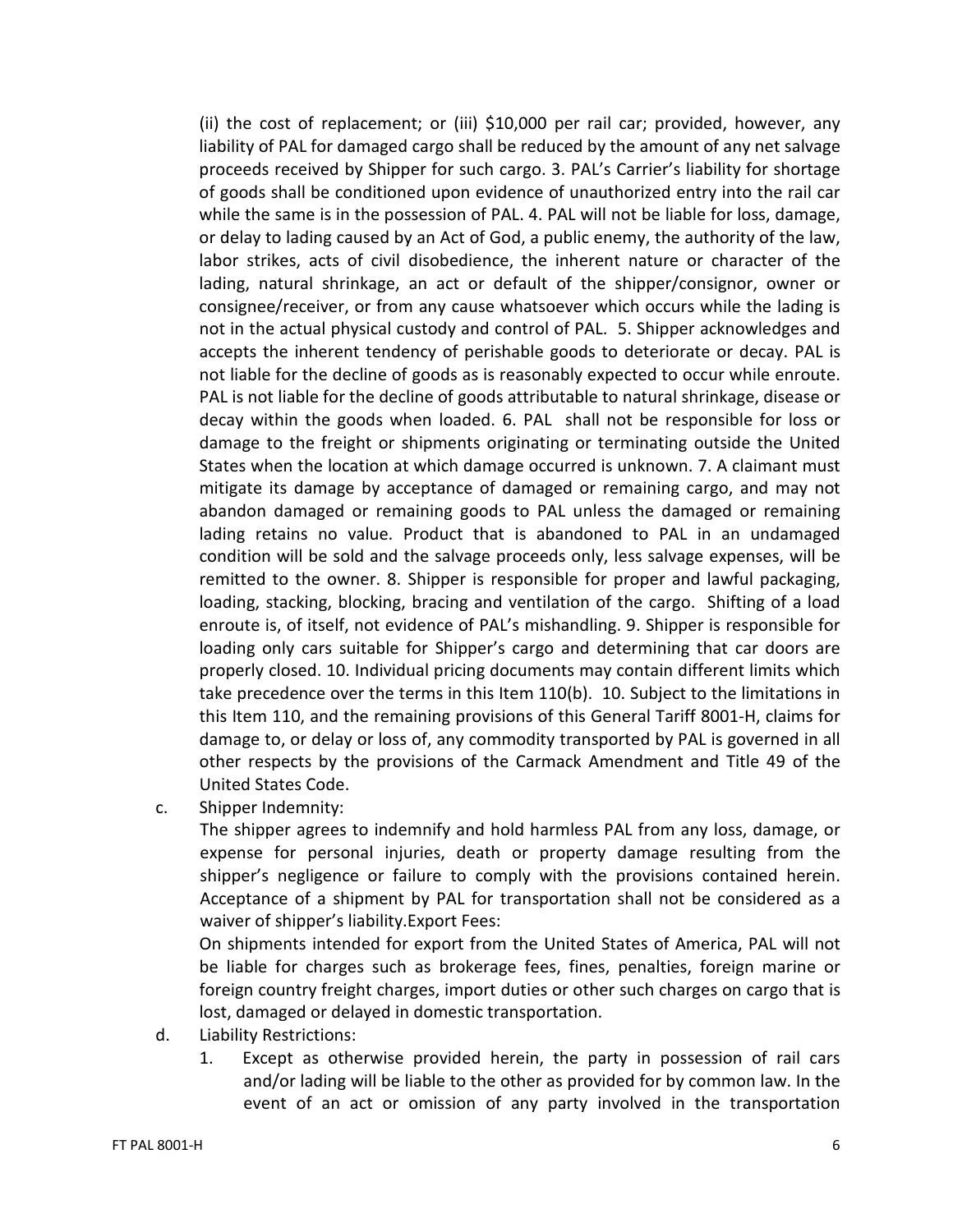process; (shipper, rail carriers, receiver) is not the sole cause but contributes to any loss or damage, each party will be liable for only that portion of the loss or damage caused by its negligence.

- 2. Rail carriers are not liable for temperature, corrosion or humidity related losses unless mechanical protective service is requested, paid for and carrier owned or leased equipment is used.
- 3. Rail carriers are not liable for loss or damage caused by defective equipment when such equipment is not owned, or leased by rail carriers.
- 4. Cargo loss and damage claims presented to the PAL will be resolved for the account of all domestic U.S.A. and Canadian rail carriers, while in this country, involved in transportation of shipments moving under the provisions of this publication, unless a connecting rail carriers tariff or agreement provides for more limited liability in which case the more limited liability provision will govern.
- 5. Rail Carriers will not be liable for more than \$250.00 per car load for the amount of internal revenue taxes paid or determined and customs duties paid on distilled spirits, wines, and beer previously withdrawn from bond, which were lost, rendered unmarketable or condemned by a duly authorized official by reason of fire, flood, casualty or breakage, destruction or other damage (but not including theft) resulting from vandalism or malicious mischief, if such damage or disaster occurred in the United States of America, and if such distilled spirits, wines or beer were held and intended for sale at the time of such disaster or other damage.
- e: Loss or Damage Verification and Disposition Provisions:
	- 1. Rail carriers have the right to inspect, weigh or reject shipments at origin, en route or at destination for non-compliance with the provisions contained in the applicable publications.
	- 2. Rail carriers reserve the right to inspect damaged cargo. As a condition precedent to payment of any claims against carriers for loss or damage, the consignee must within twenty-four (24) hours of shipment's arrival, notify the destination carrier, shipper and PAL, if PAL is not the destination carrier, of any claimed damage and allow destination carrier or its agent to inspect.
	- 3. Failure of the rail carriers to inspect damaged cargo, for whatever reason, will not relieve the burden of the claiming party to establish that cargo was received in a damaged condition nor will it be considered an admission of liability by the rail carrier.
	- 4. Shipper and/or consignee must mitigate damage by accepting the damaged cargo unless it is totally worthless and is without salvage value. Shipper and/or consignee may not abandon damaged or partially damaged shipments to the rail carrier when the damaged shipments retain any value. Product that is abandoned to the rail carriers in an undamaged condition shall be sold for account of the beneficial owner and salvage proceeds only, less any salvaging expenses incurred, shall be remitted to the beneficial owner.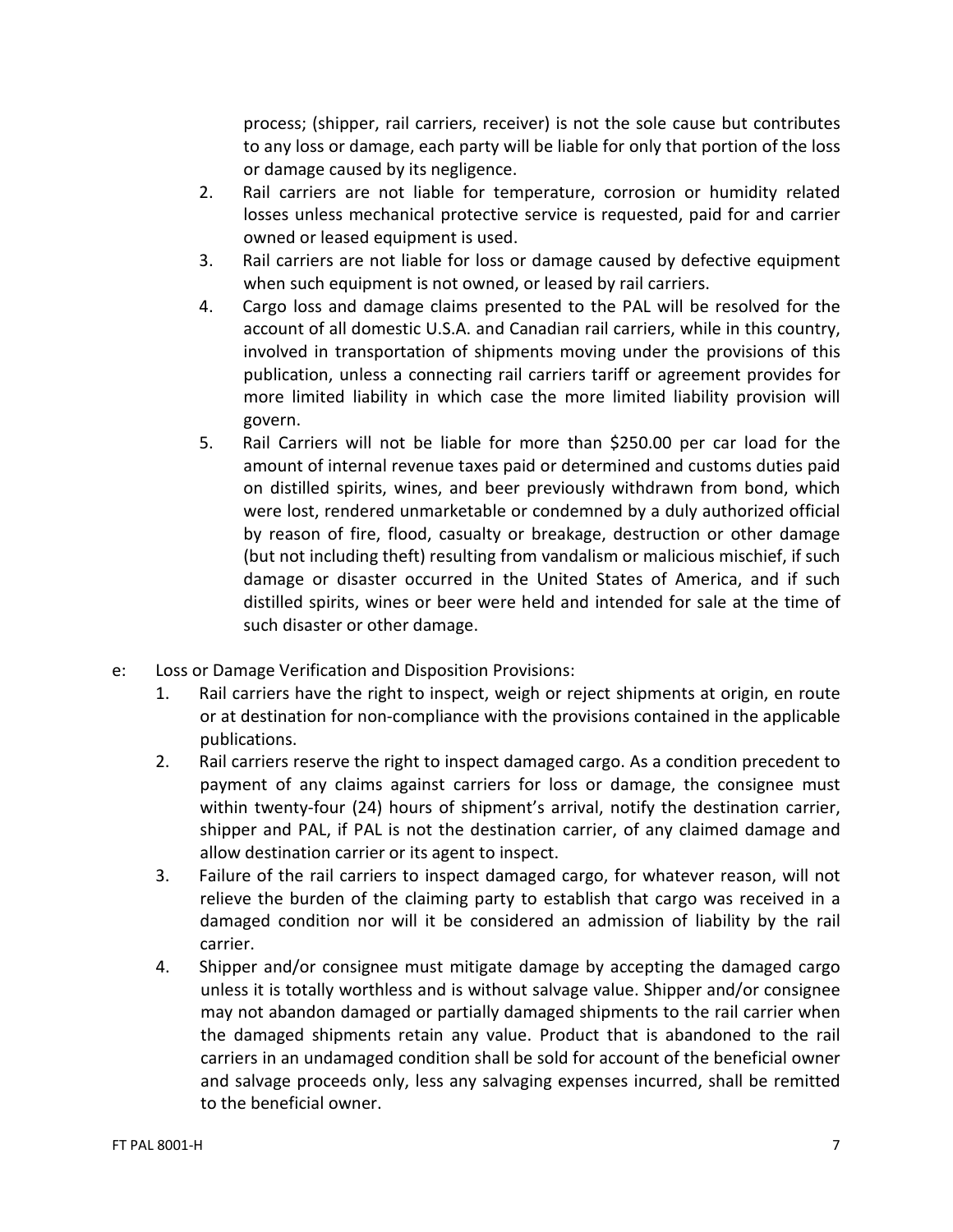# f: Claims:

- 1. As a condition precedent to payment of a claim, claims must be filed in writing to Freight Claims Administration, 200 Clark Street, Paducah, KY 42003 or FAX (270) 444-4397 or freightclaims@palrr.com within nine (9) months of the delivery date or in the event of non-delivery, within nine (9) months of the expected delivery date. Such communication shall comply with the minimum requirements contained in 49 C.F.R. 1005.2(b). Claims may only be submitted by the beneficial owner or a party to the transportation agreement.
- 2. In addition to the requirements of 49 C.F.R. 1005.2(b), all written claims must include the following documentation:
	- a. A demand for payment of a specific amount, with a statement of the formula or basis on which the damages are calculated, plus documentation to support the calculation.
	- b. Information identifying the rail shipment including equipment initials and numbers, shipper and receiver's names, notify party's name, shipping date and commodity.
	- c. Origin records or certification as to the condition and quantity of the cargo at the time tendered to the origin rail carrier. If shortage is involved, origin seal records must be furnished.
	- d. Destination records as to the condition and quantity of the cargo at the time received from the destination rail carrier. If shortage is involved, destination seal records must be furnished.
	- e. Verification of the amount claimed such as certified invoices or repair bills.
	- f. Evidence as to the disposition of the damaged cargo.
	- g. Carrier reserves the right to summarily deny any and all claims submitted that does not contain all or part of the aforementioned documentation.
- g: Seals:

It is the sole responsibility of the shipper to determine the type of protection necessary to protect the cargo, including but not limited to the use of seals and security devices. PAL does not provide seals, apply seals, or determine if seals or security devices are appropriate or adequate, except in the case of contamination (see paragraphs below). Nor does PAL, in all cases, inspect shipments for seal integrity. In the event that a seal or a security device is broken, or missing, the absence or breach of a seal will not create a presumption of contamination or theft without actual physical evidence. Documentation of the application of seals or security devices at origin is the responsibility of the shipper and the seal number(s) must be included on the bill of lading or shipping instructions and in any claim application.

For PAL to consider a claim for contamination of cargo the shipment must be sealed by the actual shipper or its agent. The minimum seal will be a barrier type seal meeting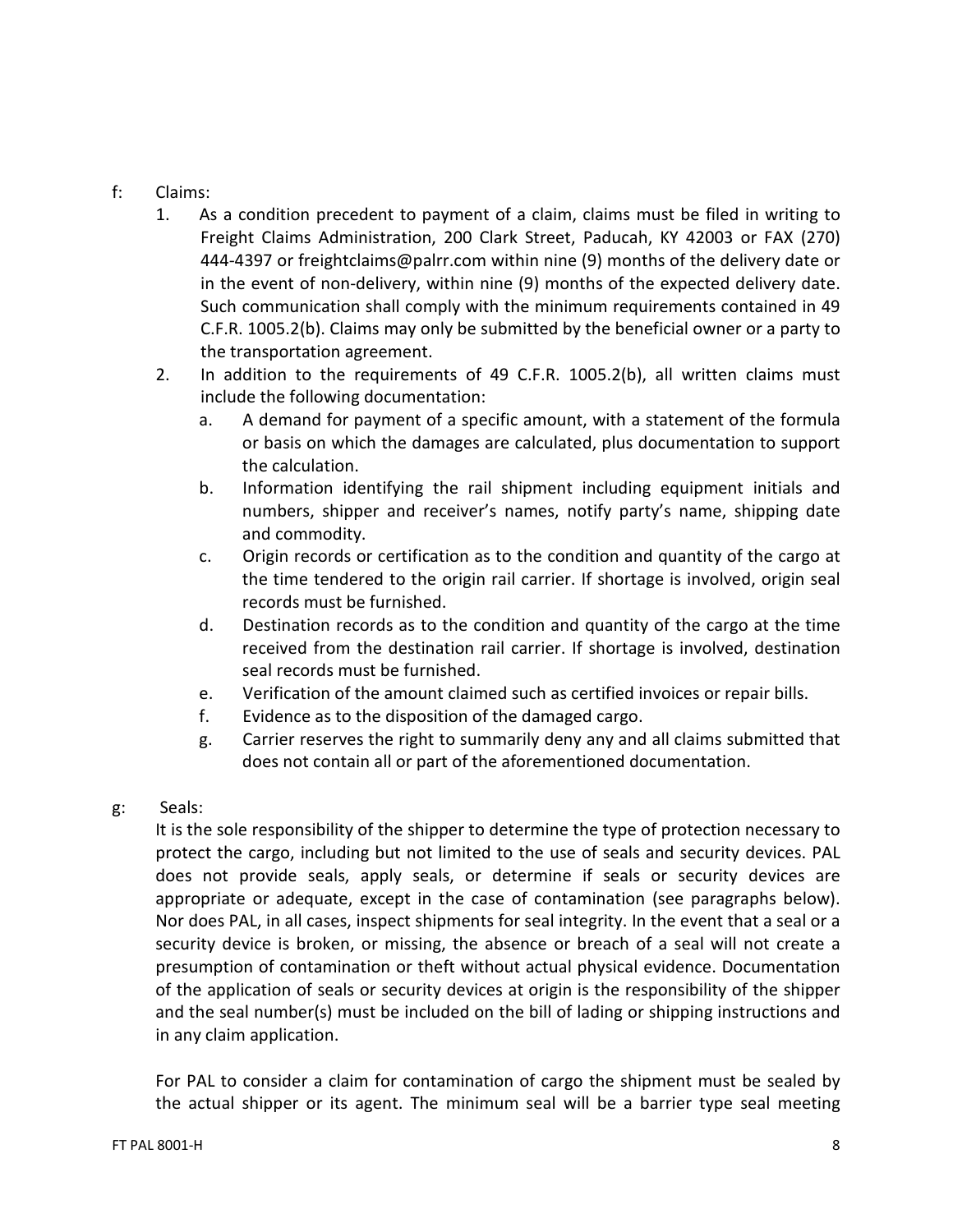American Society for Testing and Materials (ASTM) standards, a cable seal 1/8 inch in diameter, a high security bolt seal, or its equivalent. All seals utilized by the shipper will be sequentially numbered and recorded on the bill of lading or shipping instructions. The shipper will maintain for one year a record of the date and time of the application of seal, and the identity of the person applying the seal.

# **Arbitration – Item 115**

<sup>-</sup>

To the greatest extent permissible by law, any and all irreconcilable disputes arising between the parties to this tariff shall be settled through final and binding arbitration. The parties to this tariff shall jointly submit irreconcilable disputes to final and binding arbitration under the Commercial Arbitration Rules of the American Arbitration Association after the pre-arbitration dispute resolution period has elapsed. The decision of the arbitrator(s) shall be final and binding upon the parties to this tariff. Each party to the arbitration shall pay the compensation, costs, fees and expenses of its own witnesses, experts and counsel. The compensation, costs and expense of the arbitrator(s), if any, shall be borne equally by the parties to the tariff. Any award from an arbitration proceeding under this Item shall be submitted to each party within five (5) days of the decision, with a formal opinion. The final award of the arbitration shall be binding and no other remedy at law or in equity shall exist for the parties under the terms of the tariff.

*Pre-Arbitration Dispute Resolution and Notification*: The parties agree that good-faith informal efforts to resolve disputes often may result in a prompt, low-cost, and mutually beneficial outcomes. The parties therefore agree that, before either party demands arbitration against the other, customer and Railroad, and any other party with an interest in the arbitration will meet and confer, in person or via telephone/videoconference, in a good-faith effort to resolve informally any claim covered by this Arbitration Agreement. The party initiating the claim must give notice to the other party in writing of their intent to initiate an informal dispute resolution conference, which shall occur within thirty (30) days after the other party receives such notice, unless an extension is mutually agreed upon by the parties. After thirty (30) days of such an informal pre-arbitration dispute resolution conference with the non-demanding party to the informal dispute, and if and only if, the dispute remains irreconcilable, then the party initiating the claim may request arbitration under the Commercial Arbitration Rules of the American Arbitration Association.

# **Receipt or Delivery of Freight – Item 130**

a. Except as otherwise provided in Paragraph (c) or in other tariffs, cars of freight moving at line haul or switching rates will be delivered on and removed from privately owned or leased tracks near and connecting with this railroad's tracks without additional charge, provided there are no conditions which make it unsafe for PAL locomotives to operate over such tracks or that prevent PAL from receiving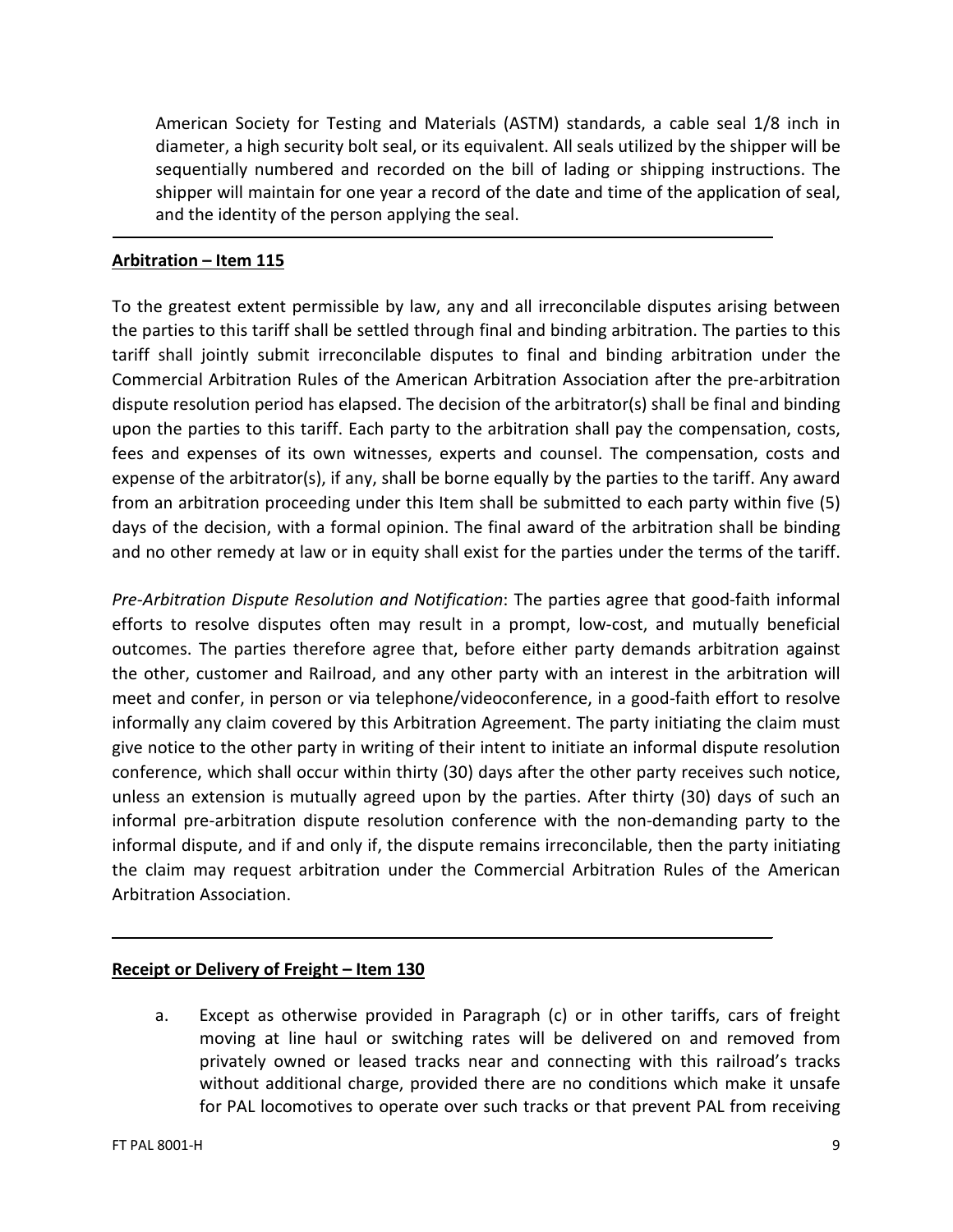or delivering cars at its ordinary operating convenience.

- b. Except as otherwise provided in Paragraph (c) such cars will be received and delivered at loading and unloading locations on tracks designated by the customer within the facility without additional charge when that service can be performed in continuous movement at this railroad's ordinary operating convenience, and provided PAL's locomotives can safely operate over such tracks.
- c. When receipt or delivery of a car or cars cannot be accomplished in continuous movement at PAL's ordinary operating convenience because of any condition caused by the industry, PAL will arrange for receipt or delivery as follows:
	- 1. If it appears that the delay will be of a temporary nature, the locomotive will be held at the nearest available location and the service completed when conditions permit. When such delay to PAL's locomotive exceeds 30 minutes, the charge is \$60.00 for each five minutes or fraction thereof after the first 30 minutes of delay. The time of the delay will be measured from the minute the conductor determines that the industry is unable to accept service.
	- 2. If, after a period of delay, the condition preventing completion of service has not been eliminated, PAL may, at its option, withdraw its locomotive and place any car or cars on available track inside or outside the facility. Subsequent movement by PAL of any car or cars so moved will be subject to Intra-Plant or Intra-Terminal charges, as the case may be.
- d. "Continuous movement" means a movement between PAL's tracks and the designated location of receipt or delivery within the facility without any delay due to a condition of which the industry is responsible.
- e. "Ordinary operating convenience" means the time of arrival of PAL's locomotive and contemplates only one switch per service day except when additional switches are made by this railroad at its sole option. Any other switching service on request of the industry is not "ordinary operating convenience" and subject to additional charges.

# **Security Deposits for Payment of Demurrage and Other Accessorial Charges – Item 170**

A security deposit to insure payment of any demurrage, detention, storage or other accessorial charges that may accrue will be required from any consignor, consignee, beneficial owner, or other responsible parties, hereafter referred to as customer who fails to pay demurrage, detention, storage or other accessorial charges after specific written demand referring to this tariff provision. PAL will give the customer 10 days' written notice before the provisions of this item are invoked.

The deposit must be paid in cash, certified check, cashier's check or money order before any freight car is delivered to such customer for loading or unloading.

The minimum deposit for each freight car will be the average amount of demurrage, detention, storage or other accessorial charges outstanding at the time this tariff provision is invoked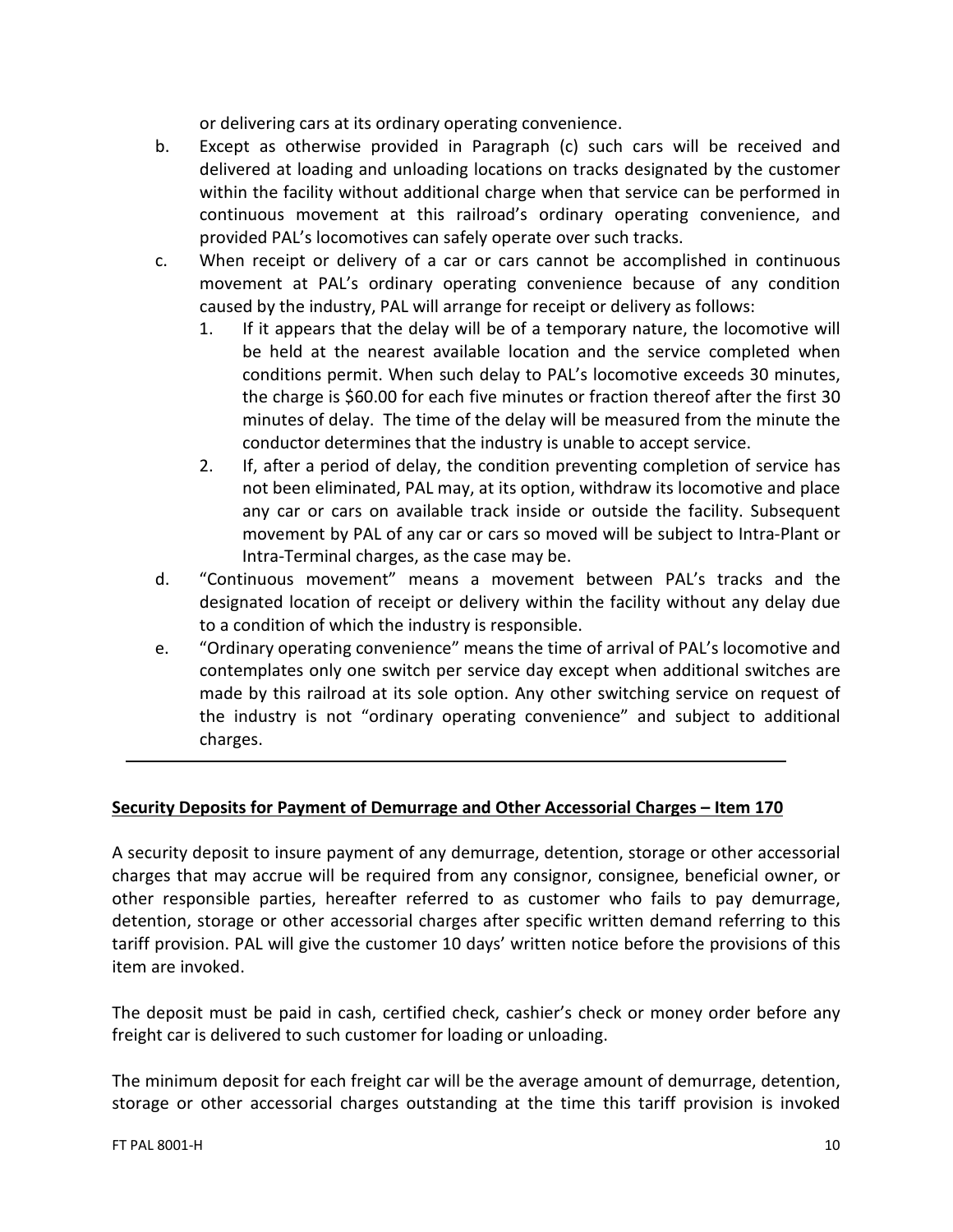against the customer. The maximum amount of deposit will be determined by PAL's credit office through other alternative forms of security. The credit office may waive the minimum deposit per car by accepting a revolving deposit of \$1,000 to \$10,000 based on traffic volume. The deposit will be held in a non-interest bearing escrow account to guarantee payment of and to be applied against any demurrage, detention, storage or other accessorial charges which may accrue since the implementation of the security deposit arrangement.

PAL will refund the deposit or balance of the deposit within 30 days after notification by its agents that the equipment has been released to this railroad. Any demurrage, detention, storage or other accessorial charges will be deducted from the deposit before any refunds are made. The deposit or balance of the deposit may be transferable to another freight car to cover charges incurred since the implementation of the security deposit arrangement.

Security deposits will no longer be required after the customer has paid all outstanding demurrage, detention, storage and other accessorial charges and has given assurance in writing to the satisfaction of this railroad's credit office that future demurrage, detention, storage and other accessorial charges will be paid within the credit period.

# **"Order", "Order Notify" Shipments - Item 175**

PAL does not provide Order/Notify service. Bills of lading or shipping instructions tendered to PAL in the form of an order/notify bill of lading will be handled as straight bills of lading. Instructions to the effect of requiring PAL to not complete delivery of a shipment until either securing authorization for delivery from the shipper or some other party, surrender of the bill of lading or notification by PAL to the shipper or some other party shall have no effect and be void regardless of whether such instructions are contained in a straight or an order/notify bill of lading; and PAL shall have no liability for delivering a shipment to the consignee listed in the bill of lading in such circumstances.

# **Cars Loaded Improperly or in Excess of Maximum Load Limit – Item 180**

- a. Carload freight must be loaded in conformity with Association of American Railroads' Closed Car and Open Top rules. Carload freight must not exceed the maximum load limit stenciled on cars or the gross weight of car cannot be in excess of the track weight limit at any point along the route of movement. Cars found to be overloaded or improperly loaded while on the tracks of PAL, or cars interchanged from PAL to another carrier which are returned to PAL because such cars are overloaded or improperly loaded, will either be returned to the shipper for adjustment, or placed at a location suitable for adjusting the load, the location of which will be at the discretion of PAL.
- b. Improperly and/or overloaded cars will be subject to a charge of \$750 per car in addition to any applicable freight, switching, weighing, demurrage and or storage charges.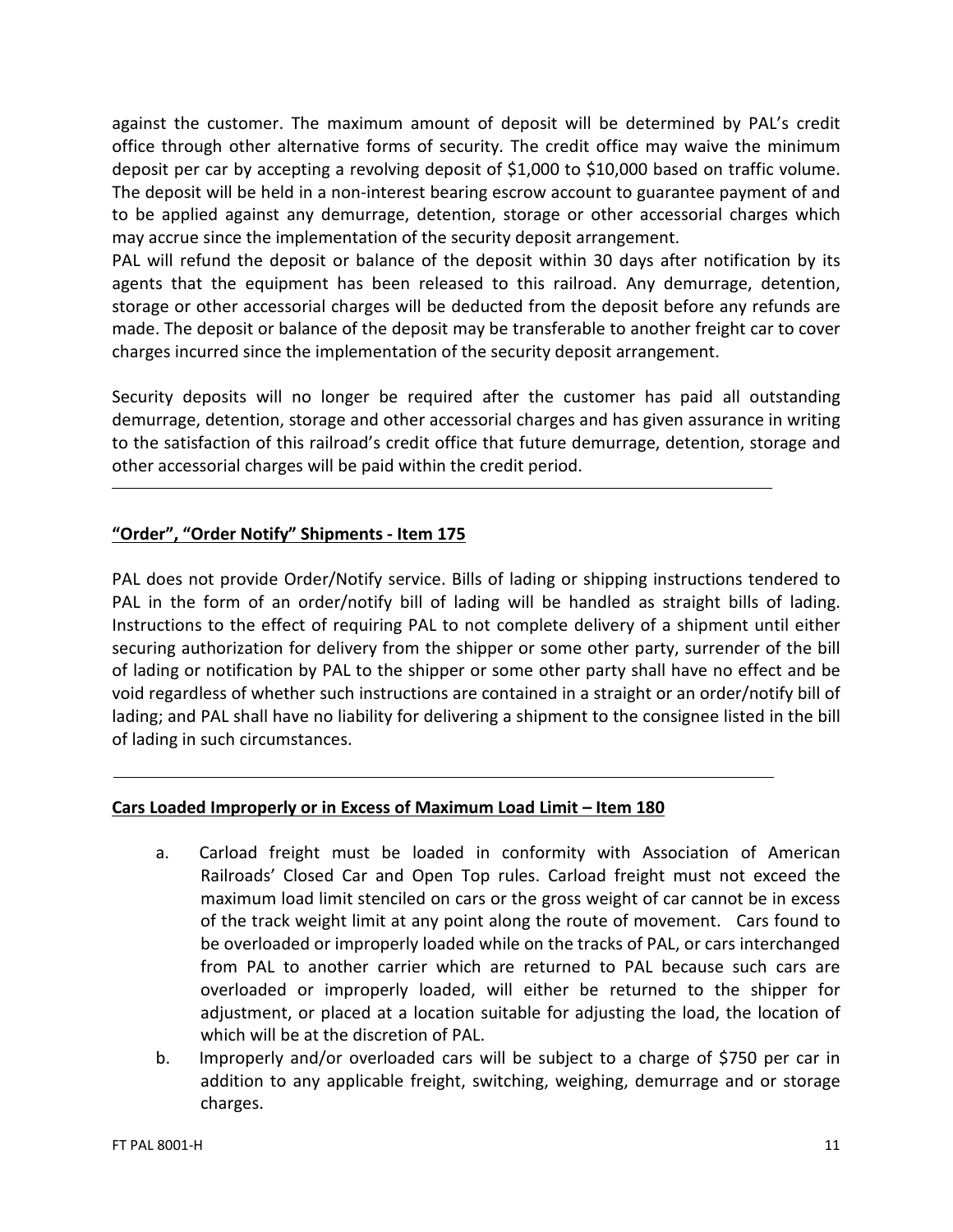- c. Cars covered by this item will be subject to PAL demurrage rules and charges, and no free time or credits will be allowed. Demurrage will begin upon notification to customer of overloaded or improperly loaded condition, or placement of the car at the location for adjustment of the car, whichever occurs last.
- d. Cars found to be overloaded or improperly loaded at a loading point served by PAL will not be moved until the load has been adjusted. Demurrage will continue until the car is released and accepted by PAL. No additional free time will be allowed.
- e. All arrangements and costs for load adjustment shall be the responsibility of the shipper. 72 hours after notification to the shipper if no instructions or arrangements have been made by the shipper to have the load adjusted/reduced, PAL may, at its discretion, have the load adjusted. All costs for load adjustment will be billed to the shipper by PAL. Any applicable freight, switching, weighing and demurrage charges will apply.

# **Payment of Charges – Item 185**

Shipper or consignee shall be liable for payments of the transportation charges accruing on a shipment and nothing herein shall limit the right of PAL to require at time of shipment the prepayment or guarantee of charges. Shipper will pay PAL if shipment is prepaid, or be responsible for payment if shipment is made collect, and pay immediately upon presentation of a bill unless credit has been granted by PAL. If shipper or consignee has established credit with PAL, the PAL's credit terms and conditions will supersede any prepayment or payment upon demand requirement. If transportation charges have not been prepaid, or shipper or consignee has not entered into an agreement for credit, PAL shall not make delivery of the shipment without payment or guarantee by shipper or consignee of all charges. Placement of equipment by PAL under credit agreement for loading shall be deemed acceptance of shipment for the purpose of incurring freight charges under a credit agreement.

Acceptance of shipment by consignee or beneficial owner shall be deemed acceptance of responsibility for payment of all charges accruing on the shipment, including, but not limited to demurrage and switching services performed at destination. Such payment shall be in U.S. dollars.

# **Error in Billing Freight by Shipper – Item 190**

If a car is tendered to carrier for shipment and after the line-haul transportation commences it is discovered that through error of the shipper the car is empty, freight charges will be assessed from origin to point at which car is discovered to be empty.

# **Requests for Carrier Cars for Loading – Item 200**

All requests for carrier supplied cars for loading must be submitted to PAL, who reserves the right to furnish cars from the following sources: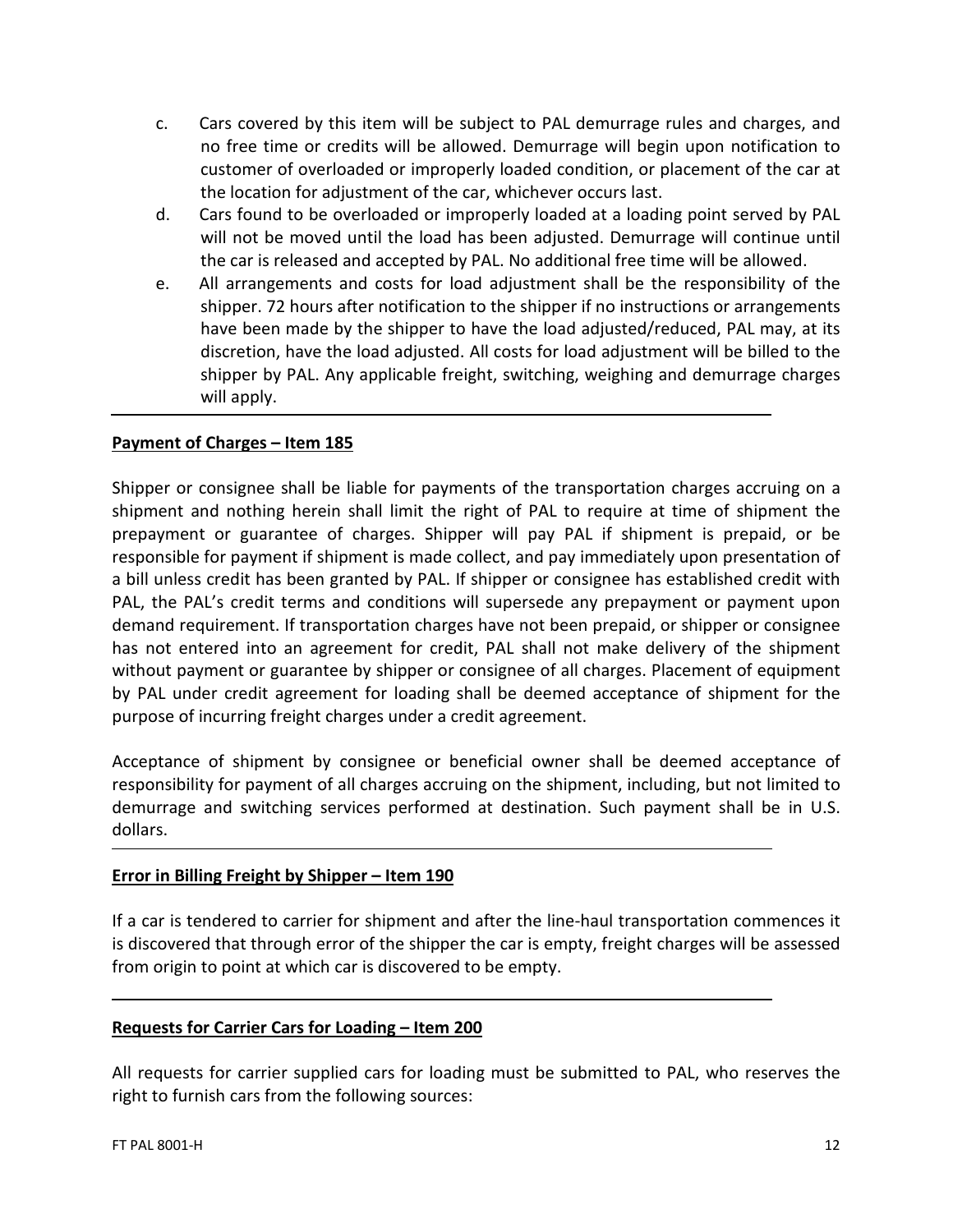- PAL's owned or leased fleet
- Other Carriers' cars readily available
- Nationwide pools provided to support certain commodities
- A connecting Carrier who will be involved in the route.

#### **Misloading of Railcars – Item 210**

If a railroad owned or leased car is supplied to a customer for loading by a carrier connecting to PAL, and such car is loaded in line haul service via a carrier other than the carrier supplying the car, customer will be charged a misloading fee of \$500.00, which fee accrues wholly to the account of PAL. The affected connecting carriers may additionally charge a fee for misloaded cars in addition to the PAL fee.

# **Ordering Empty Cars in for Placement by Specific Car Number – Item 220**

When empty cars are stored or otherwise held for loading, and customer requests such cars per day for placement by specific car number (as opposed to ordering in "any empty cars" or "the next cars in line"), then an "Ordering Empty by Car Number" charge of \$80.00 per car applies. Charge applies regardless of car ownership and whether the cars are stored or held on railroad tracks or on customer lease tracks.

# **Cars Ordered and Not Used – Item 230**

If a railroad owned or leased empty car is ordered for loading and the service of switching and placing it has been performed and the car is not loaded, a fee of \$250 in addition to the published intraterminal switching charge will be assessed against the person, firm or corporation ordering such car. In the event a car is rejected account not suitable for loading, this item will not apply if party ordering the car advises this railroad of rejection and condition that caused car to be rejected within twenty-four (24) hours exclusive of Saturday, Sundays and holidays, after actual placement. These provisions will also apply in connection with cars held on constructive placement on shipper-owned or leased tracks. In connection with firms that perform their own switching, switching charge will not apply if cars are rejected account not suitable for loading.

# **Cleaning Requirements for Carrier Cars – Item 240**

With the exception of railroad-owned securement devices, each railroad owned or leased car must be completely unloaded, clean and have all doors and hatch covers properly closed and secured prior to being released as "empty." Customers are responsible for all charges arising from the release of a railroad owned or leased car that is not empty and clean, including but not limited to charges for cleaning, switching or line haul movement to the nearest point where the car can be cleaned. Customer shall indemnify and hold PAL harmless for all liability, claims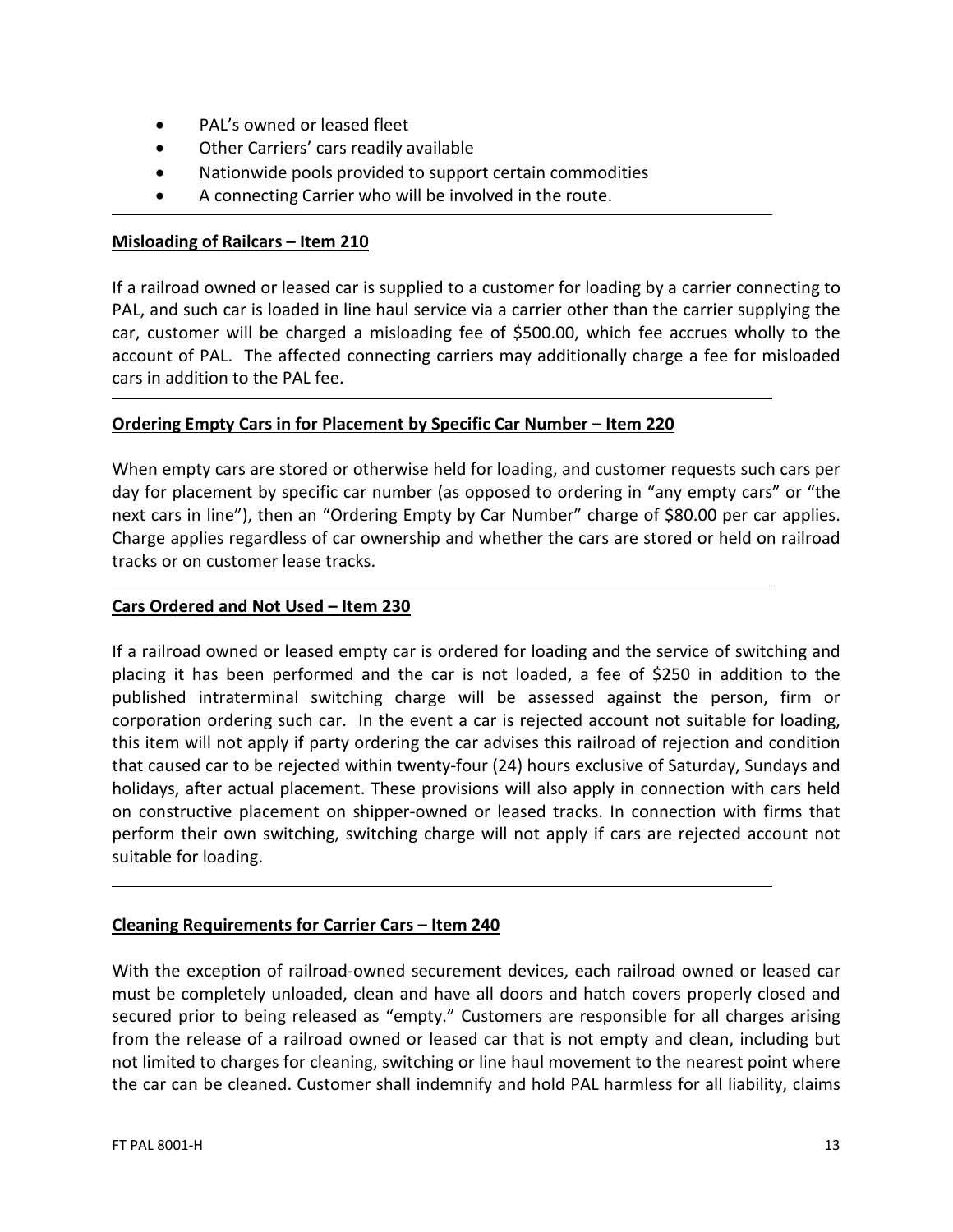loss and expenses resulting from customer's failure to properly close and secure doors or hatches.

# **Shipping Instructions – Item 250**

- a. **Shipments Billed on PAL (Local or Interline Forwarded):** All shipping instructions must be submitted by the Consignor or person acting on Consignor's behalf using PAL's internet web site, www.palrr.com, or via previously agreed-upon means of Electronic Data Interchange. Consignors may make arrangements directly with third party logistics services providers to submit shipping instructions on their behalf via the same methods. In emergencies, PAL will accept shipping instructions via telefacsimile at its Customer Service Center, 270-444-4347 or by email to customerservice@palrr.com, and may charge up to \$100 for any bill of lading received. PAL will not accept delivery of shipping instructions by fax, US Mail, express service, personal delivery, or otherwise. Shipping instructions must contain all the information necessary to transport the shipment to its final destination. Required information includes, but is not limited to: Car initial and number, shipper name, origin, destination, consignee name and address, care of party (when using a thirdparty unloader), route, load or empty status, commodity description, standard commodity code, net weight and unit of measure, and payee (party responsible for the freight charges). Hazardous materials shipments also require UN Number, Class Number, Packing Group and a 24-hour emergency contact number. Consignors must provide in their billing instructions to PAL any and all additional information as may be required by the other carriers in the route, including but not limited to required information for transborder shipments. Cars held for complete instructions may be subject to a hold charge of \$500 per non-hazmat car and \$1,500 per hazmat car and the car will be subject to demurrage/storage charges without free time until such time that complete delivery and payment instructions are received, in addition to incidental switching charges that may occur. All shipments received and accepted are transported subject to all applicable circulars, tariffs, contracts, price quotations, and the terms of the Uniform Straight Bill of Lading.
- b. **Interline Shipments Received by PAL:** In the case of shipments terminating on PAL and originating on a railroad connecting directly or indirectly to PAL, it is the responsibility of the consignor to provide complete shipping instructions to the originating carrier to affect accurate delivery and billing as described above through the means of standard EDI information exchanges. Failure to provide all required information will subject the shipment holding, demurrage/storage, switching and incidental charges as described above, until complete information is received.

# **Charges for Cars with More than Four Axles – Item 260**

Charges for Intraplant, Intra-terminal or Reciprocal switching will be confined to cars having no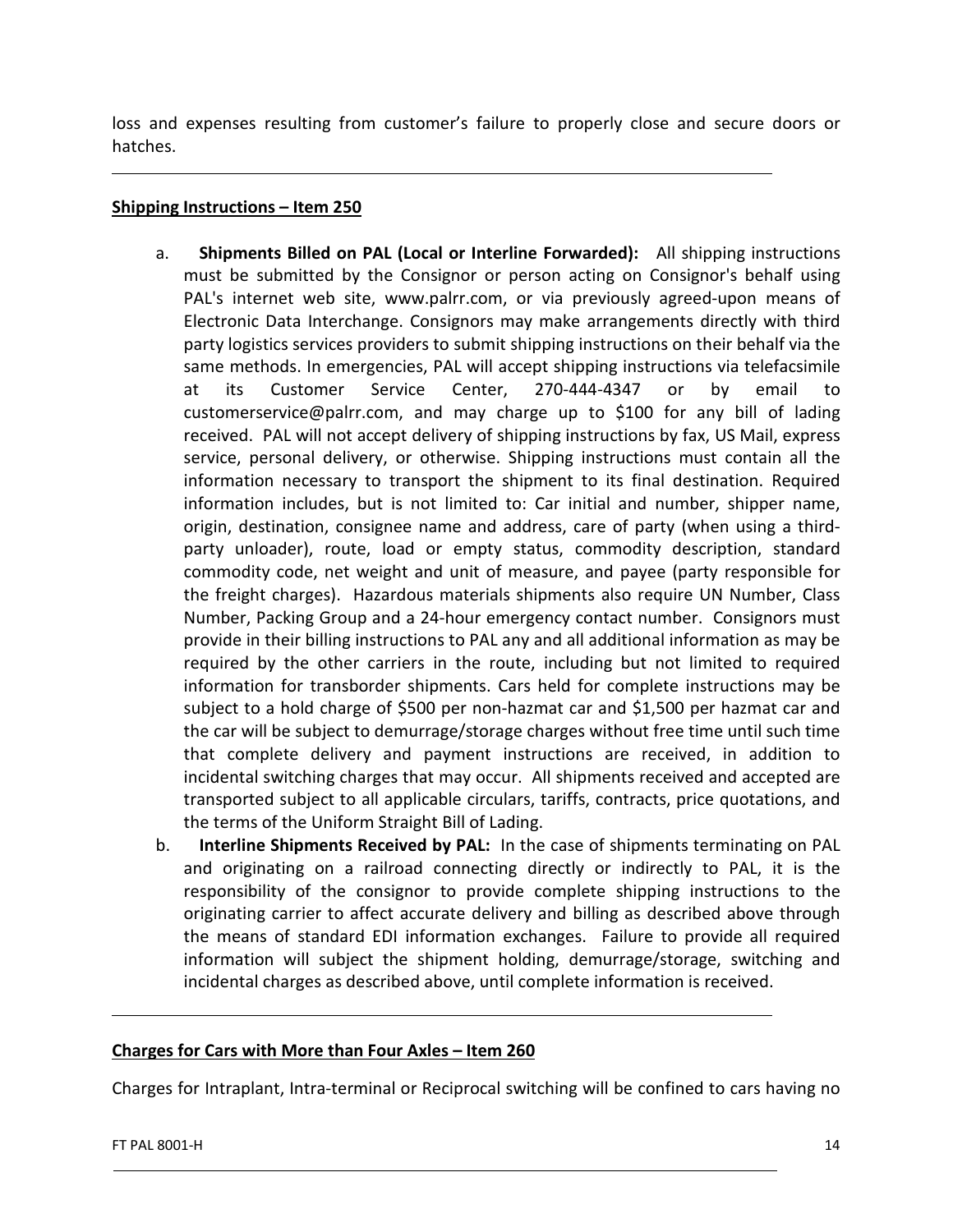more than four (4) axles. When cars with more than four (4) axles are used, the charges for such service will be 200 percent of that shown for the same service applicable on cars with four (4) axles.

#### **Idler and Buffer Cars – Item 270**

An idler car is an empty car, on which no part of a load rests, that is used in transporting freight of unusual length or excessive weight for the safe transportation or protection of lading. Buffer cars are empty cars used in transporting loaded unit trains of flammable commodities. Customers with loaded moves that require idler or buffer cars will be charged \$500 per idler or buffer car (one way).

#### **Charges for Articulated Cars – Item 280**

On movements of articulated cars (two or more units permanently or temporarily joined together), the switching charges published in this tariff will apply separately to each unit of the articulated equipment.

# **Charges on Cars Held for Instructions or Cancelled Billing – Item 290**

In the absence of specific provisions to the contrary, the following will apply:

- a. When on shipper's order loaded or empty cars are removed from industry or industry leased track and held by this railroad awaiting billing instruction, the move will be subject to a "pull and hold" charge of \$500 per car, and the car will remain on continuous demurrage or storage until billing instructions are received.
- b. When on shipper's order, a shipment described in paragraph (a) is returned from whence it came, the return move will be subject to an intra-terminal switching charge.
- c. "Pull and hold" service is provided at PAL's discretion, subject to availability of sufficient capacity to hold such cars.
- d. PAL will not provide "pull and hold" service for cars containing Toxic Inhalation Hazard (TIH) or Poisonous Inhalation Hazard (PIH) commodities, as defined in AAR Circular No. OT-55.
- e. When, after billing instructions are submitted, cars are removed by PAL from industry, leased track or team track, prior to departure from origin station are subsequently ordered back to the original industry, leased track or team track, the intraterminal switching charge, will be assessed for the movement of the car, and the car will remain on continuous demurrage in the demurrage account of the party in whose name the car was ordered for loading, and a billing cancellation charge of \$150 per bill of lading will apply.

#### **Reciprocal Switching – Item 300**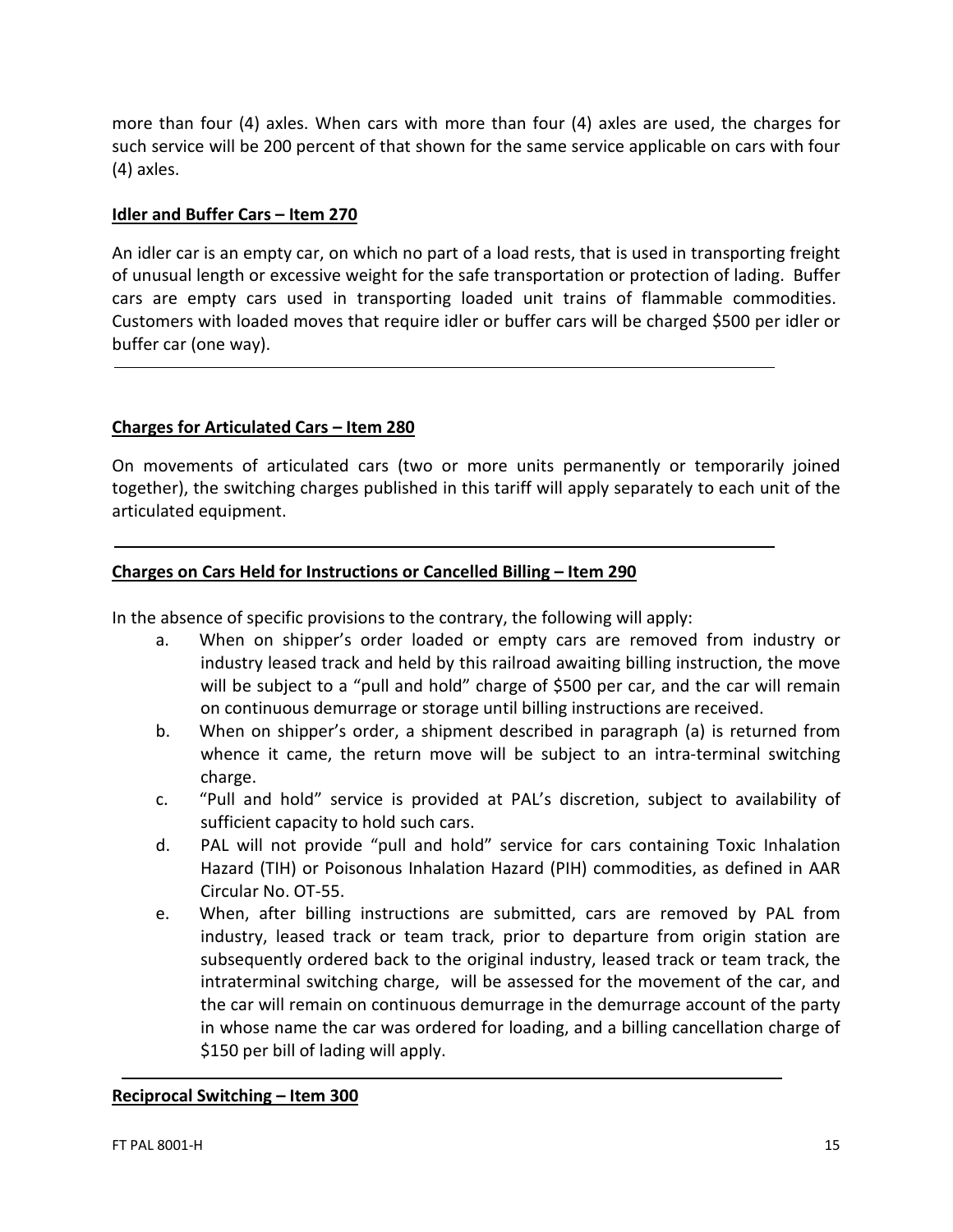- a. Provisions contained herein apply only on standard carload traffic and will not apply to movements of locomotives, oversized rail equipment, maintenance of way equipment or high/wide/excess weight loads requiring clearance.
- b. Items 305 and 310 contain reciprocal switching charges applicable at stations on this railroad.
- c. Reciprocal switching is hereby defined as a switching movement between private or assigned sidings named in item 315 and interchange tracks with connecting lines on shipments originating at or destined to points beyond the switching limits of the station at which the switching movement is performed.
- d. The reciprocal switch charge includes the round trip movement in a single load/empty or empty/load cycle. In instances of a load/load or empty/empty cycle, the reciprocal switch charge will apply in both directions.
- e. The switching charge applicable is the charge in effect on the date of the actual physical interchange of the loaded car.

| ITEM | <b>STATION</b> | <b>BETWEEN CONNECTIONS WITH</b><br><b>CHARGE</b> |       |
|------|----------------|--------------------------------------------------|-------|
|      |                | <b>LIRC</b>                                      | \$500 |
| 305  | Louisville, KY | <b>CSXT</b>                                      | \$500 |
|      |                | <b>NS</b>                                        | \$500 |
| 310  | Paducah, KY    | <b>BNSF</b>                                      | \$500 |
|      |                | <b>CN</b>                                        | \$500 |

# **List of Industries for Which Reciprocal Switching Applies – Item 315**

- a. The switching limits are hereby defined as the industries and assigned sidings listed in this item.
- b. Any industry or assigned siding not listed in this list of industries is closed to reciprocal switching.
- c. When firms and industries are referred to by name in this tariff, the switching charges and other provisions will continue to apply although such firms or industries may undergo a change in name or ownership, provided there is no change in location or general character of business engaged in.

| <b>STATION</b> | INDUSTRY OR ASSIGNED SIDING                          | <b>ADDRESS</b>                    |
|----------------|------------------------------------------------------|-----------------------------------|
| Louisville, KY | Hexion*                                              | 6200 Camp Ground Rd.              |
|                | Brown-Forman                                         | 2921 Dixie Hwy                    |
|                | Cone Solvents *                                      | 3601 Ralph Ave.                   |
|                | <b>Consolidated Grain</b>                            | 1047 South 15 Street              |
|                | <b>Freedom Metals</b>                                | 1225 South 15 Street              |
|                | <b>Florida Distillers</b>                            | 3290 South 7 <sup>th</sup> Street |
|                | America Rail Truck Transfer 2610 Millers Lane<br>Mid |                                   |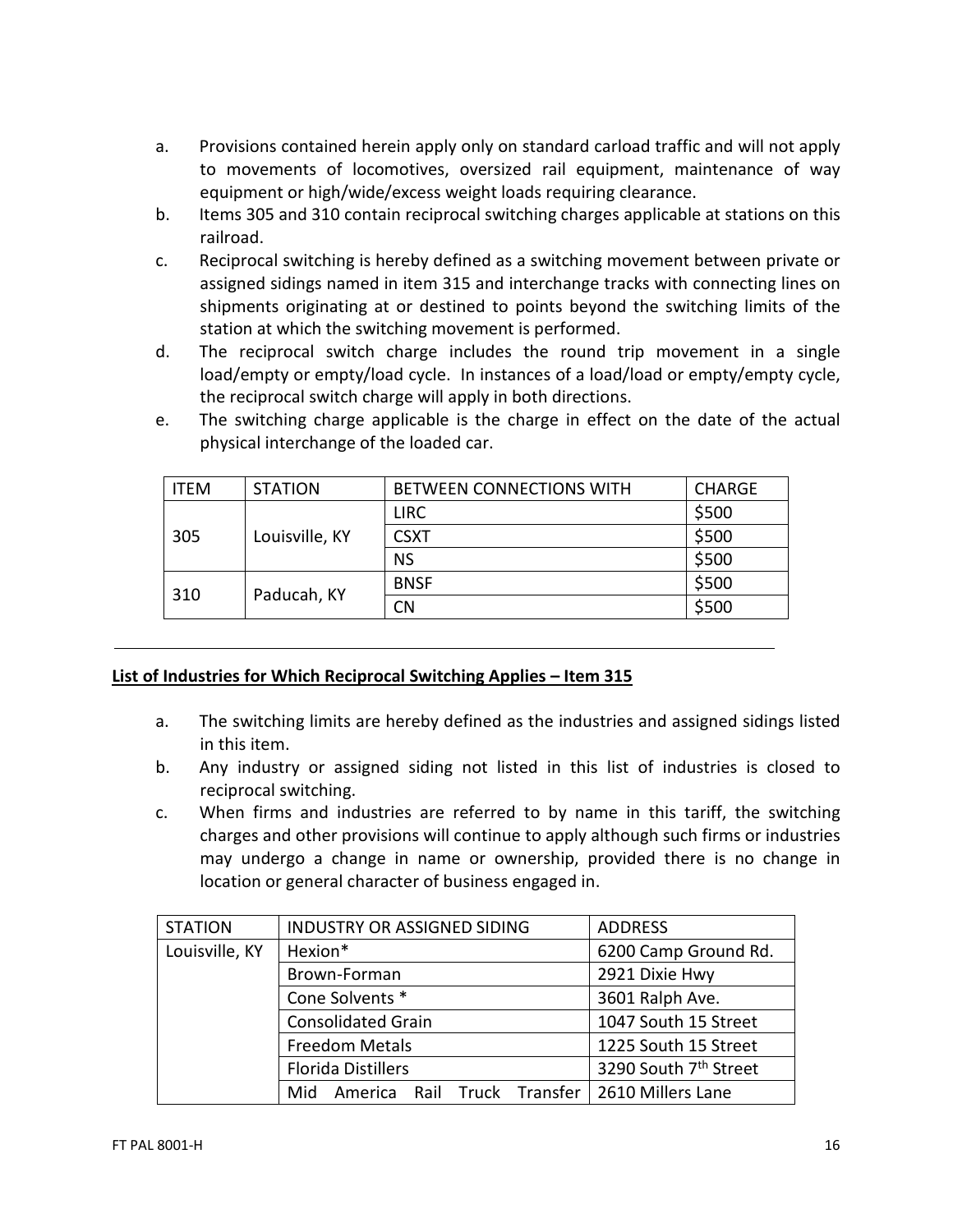|                                                                 | (MARTTS)                         |                                     |
|-----------------------------------------------------------------|----------------------------------|-------------------------------------|
|                                                                 | <b>Parker Commercial Storage</b> | 2900 South 7 <sup>th</sup> St. Road |
|                                                                 | <b>Brenntag Mid South</b>        | 3900 Tucker Road                    |
|                                                                 | <b>Parallel Products</b>         | 1620 Bernheim Lane                  |
| Paducah, KY                                                     | Cole Lumber Company              | 1035 Division                       |
|                                                                 | <b>Koppers Company</b>           | 1400 Blow Ave                       |
|                                                                 | Wyatt Bell Lumber Co             | 715 Park Ave                        |
|                                                                 | Wyatt Bell Lumber Co             | 9 <sup>th</sup> & Finley            |
| * Does not apply for NS, Industry is joint served by PAL and NS |                                  |                                     |

#### **Absorption of Connection Railroad Switching Charges – Item 320**

- a. When this tariff provides that switching charges of connecting railroads will be absorbed, the meaning is that this railroad will pay out of its line haul revenue the lawfully published switching charges of the connecting railroads subject to the limitations in this section.
- b. Where the tariff or contract containing the applicable line haul rate publishes provisions governing the absorption of switching charges that are in conflict with the provisions of this section, those provisions will take precedence.
- c. Except as otherwise specifically provided in this item, this railroad WILL NOT ABSORB the switching charges of an intermediate switching railroad used to effect interchange with another switching railroad with which this railroad maintains a direct interchange at the same station or switching district.
- d. Where under the provisions of this item, switching charges are not absorbed; such charges will be assessed in addition to all other applicable charges.
- e. Where under the provisions of this section, switching charges are absorbed not exceeding a specified maximum, any charges in excess of such maximum will be assessed in addition to all other applicable charges.

# **Intra-plant Switching – Item 330**

Intraplant switching is a switching movement from one location at an industry to another location at the same industry where the service can be performed without leaving the industry tracks and industry's property boundary. The charge for this service is \$275 for each one way movement.

#### **Intra-terminal Switching – Item 340**

Intra-terminal switching is defined as a switching movement, other than Intraplant or Intermediate switching, meeting one of the following criteria: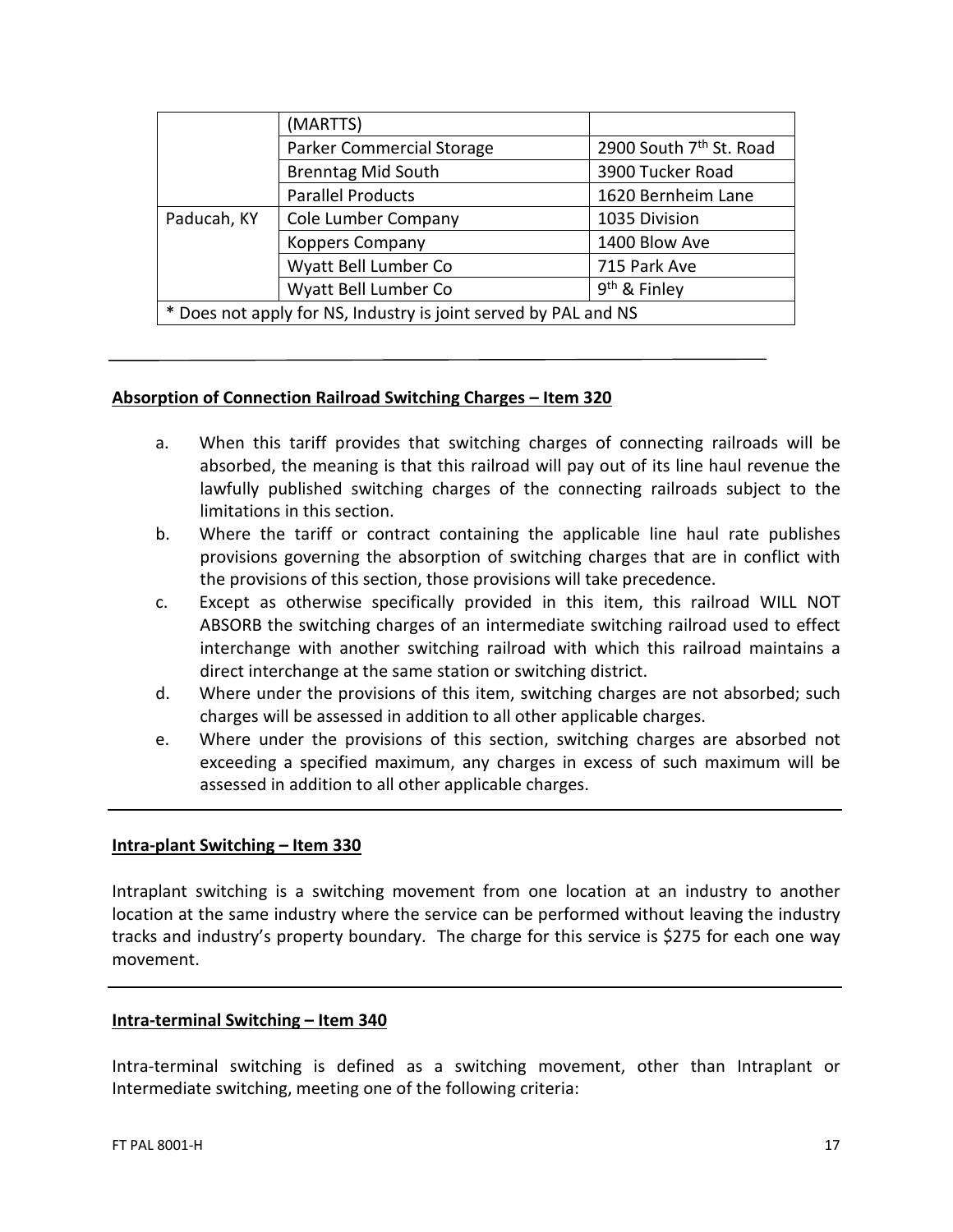- Between industries within a station on this railroad but not to or from interchange with a connecting railroad
- Between industries and their lease tracks within a station on this railroad
- Between a serving yard track and a lease track within a serving yard
- Between tracks within a serving yard where in-transit storage occurs.

The charges for this service vary due to the following circumstances:

- a. Load or empty, \$275 per each one-way segment with the exception of (b) below.
- b. A loaded move following a loaded move will be billed at \$550 per car, per one-way segment.

# **Intermediate Switching – Item 350**

The term "intermediate switching" is defined as the movement of a car in switching service from the interchange with one railroad to the interchange with another railroad within the same station or switching limits. The following charges apply per loaded or empty car, each direction and will be assessed against the carrier requesting the switch.

| Location   | Roads               | RSSM <sup>*</sup> Car | Hazardous **<br>Car | All Others |
|------------|---------------------|-----------------------|---------------------|------------|
| Paducah    | Between CN and BNSF | \$1000                | \$750               | \$500      |
| Louisville | Between NS and LIRC | \$1000                | \$750               | \$500      |

\* Rail Security Sensitive Shipments (RSSM) are defined by the Transportation Security Administration (TSA) in the Code of Federal Regulations at 49 C.F.R. 1580. RSSM include TIH/PIH commodities and more than 5,000 lbs. of either division 1.1, 1.2, or 1.3 Explosive materials or Class 7 radioactive materials.

\*\* Hazardous Cars either contain or last contained commodities beginning with transportation STCCs 48 and 49 that are excluded from the class of RSSM commodities.

# **Switching and Holding Charges on Cars Held in Route – Item 360**

When on shipper's or consignee's instructions loaded cars, or empty cars moving on own wheels, are held by PAL within the route in its serving yard and/or terminal boundaries, pending delivery to the original destination and consignee, intra-terminal charges in accordance with item 340, will be assessed against the party responsible for issuing the instructions. If due to capacity constraints, carrier must move subject cars to a holding point outside of the serving yard and/or terminal boundaries, line haul charges will apply from the point where the service was requested to the point where the cars are held and from the point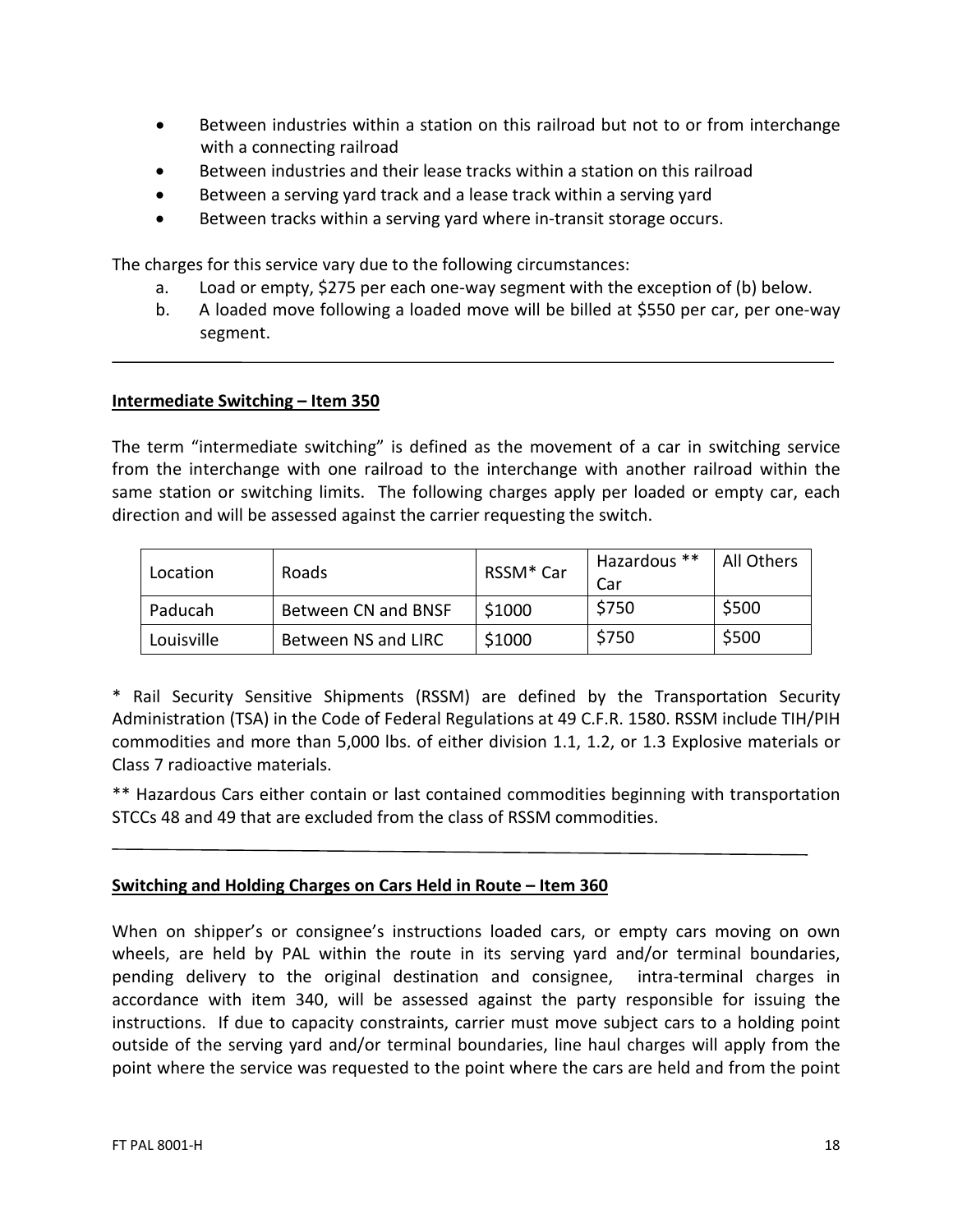where held to the original destination. The charges provided in this item are in addition to applicable demurrage and storage charges defined in PAL 9000-Series Tariff.

# **Furnishing of Dedicated Freight Train Service – Item 370**

This railroad will furnish dedicated freight train service between any two points on this railroad, either as a local movement or as a portion of a joint line movement

- a. when required by tariff provisions, or
- b. when required by directive of a federal or state agency, or
- c. when requested by consignor or consignee (or the agent of either) and subject to this railroad's convenience.

When such service is to be provided on request (see (c) above), such request must be made in writing (or orally and confirmed in writing) and must include consist, date and time of movement routing and any other information and instructions pertinent to the movement and must be given in time to permit this railroad to make necessary arrangements for the movement, including the assembly of equipment and personnel.

The charge for this service is \$125 per mile for the distance over the actual route of movement on this railroad subject to a minimum of 110 miles in addition to applicable freight charges on the commodities transported and any other applicable charges. If a movement involves more than one origin point and/or more than one destination point on this railroad, each movement from one such point to the next such point will be considered a separate service. In providing dedicated freight train service, this railroad reserves the right to handle other shipments in the course of providing such service.

# **Furnishing Extra Switching Service – Item 380**

Upon specific request of the shipper or consignee, PAL will operate extra switching service, which is defined as service requested by the shipper or consignee at a time or date other than the scheduled regular service and/or PAL's operating convenience. Charges will be assessed against the party requesting the service according to the following circumstances:

- a. \$400 per hour or fraction thereof but not less than \$800 for each extra service, provided the service is performed by a regular switching assignment.
- b. \$400 per hour or fraction thereof but not less than \$3200 if the extra service must be performed by an extra switching assignment.

#### **Diversion or Reconsignment – Item 390**

One diversion or reconsignment will be allowed on a shipment received on the tracks of the PAL, provided no previous diversion or reconsignment has taken place on the same shipment,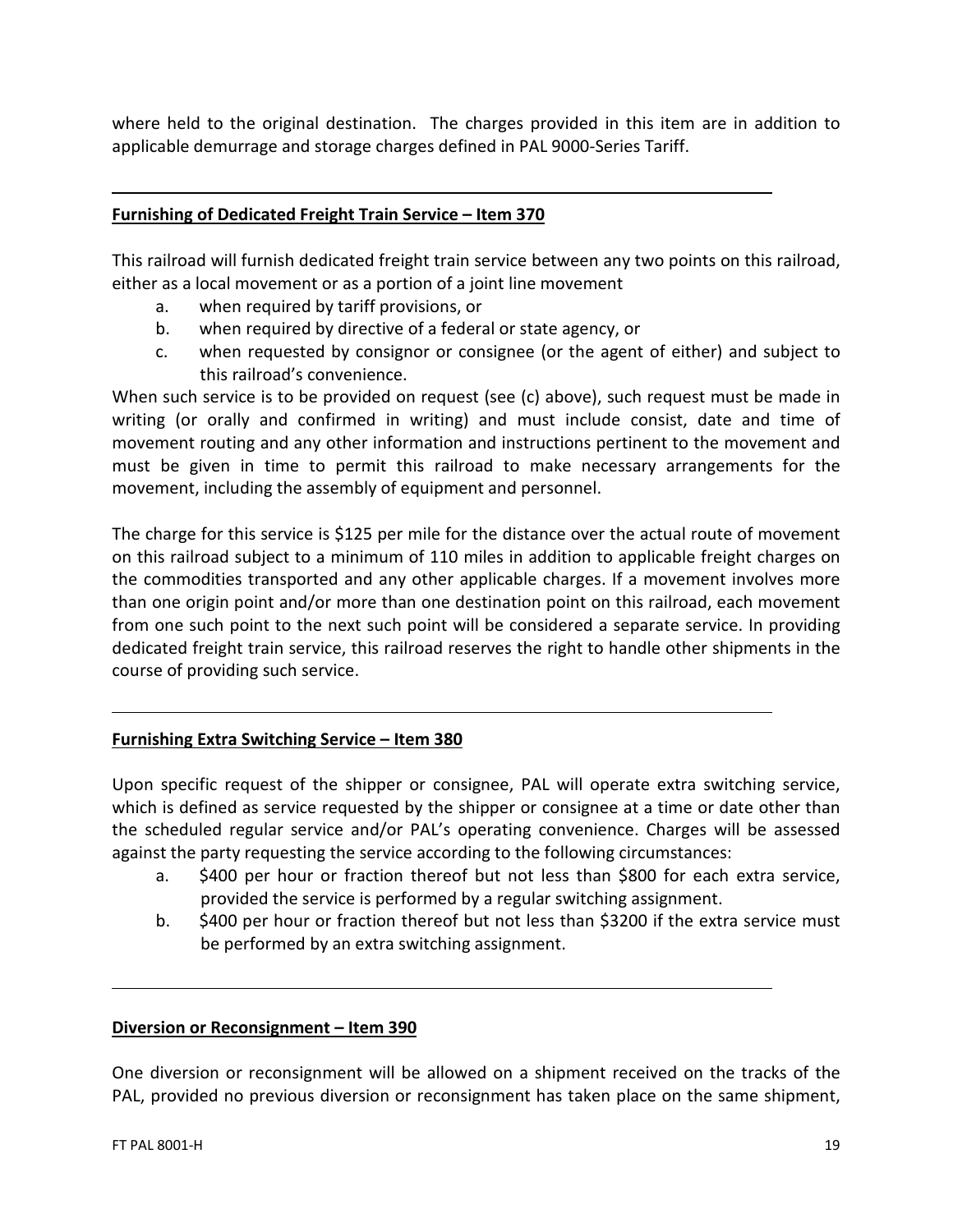subject to the following conditions:

- a. Definition A single change in name of consignor or consignee, and/or a single change in destination or place of delivery a destination, and/or a change in route.
- b. Diversion or reconsignment may be made only at a point intermediate between interchange with line haul carrier and origin or original destination.
- c. The rate to be used will be the through rate from point of origin to final destination, in addition to the rate from point of origin to diversion point, or from diversion point to final destination, whichever is higher, as a minimum.
- d. Diversion or reconsignment will only be accorded when order is placed with an authorized agent of the PAL prior to arrival of car at destination and in time to permit instructions to be relayed to yard personnel.
- e. The charge for diversion or reconsignment shall be \$250 per car.
- f. The original bill of lading should be surrendered or other proof of ownership established.
- g. A request for diversion or reconsignment must be made or confirmed in writing.
- h. When an order for diversion or reconsignment requires the application of a rate and/or route which cannot lawfully be applied via the point at which the diversion or reconsignment is made, prompt notice shall be given to the party requesting the diversion or reconsignment.

#### **Weight Agreements & Weighing– Item 400**

- a. Freight rates in contracts and tariffs will primarily not be based on lading weight, but on other criteria such as car capacity, car length, car type, etc. Freight rates may be weight based only upon mutual agreement of PAL and Customer.
- b. When a car is weighed at the shipper's or receiver's order at a track scale of this railroad for reasons other than determination of freight charges, the weigh charge will be \$300 per car if the nearest scale is located at the same station as the origin station of the car, in addition to the applicable Intra-terminal switch charges.
- c. When weighing or reweighing is performed at industry's orders at a track scale owned by subject industry, the charge will be \$200 per car, plus the applicable Intra-plant or Intra-terminal switch charge.

#### **Interchange Error Movements – Item 420**

- a. Cars, loaded or empty, received by PAL in error or without forwarding instructions from the delivering carrier, will be returned to the delivering carrier or forwarded to the proper carrier within the same switching district at a charge of \$250 per car (See Exception). Charge will be assessed against the delivering carrier. Exception: When in connection with the CN at PAL station of Paducah, KY, the charge will be \$435 per car.
- b. Loaded cars destined to stations on the PAL, or for subsequent movement and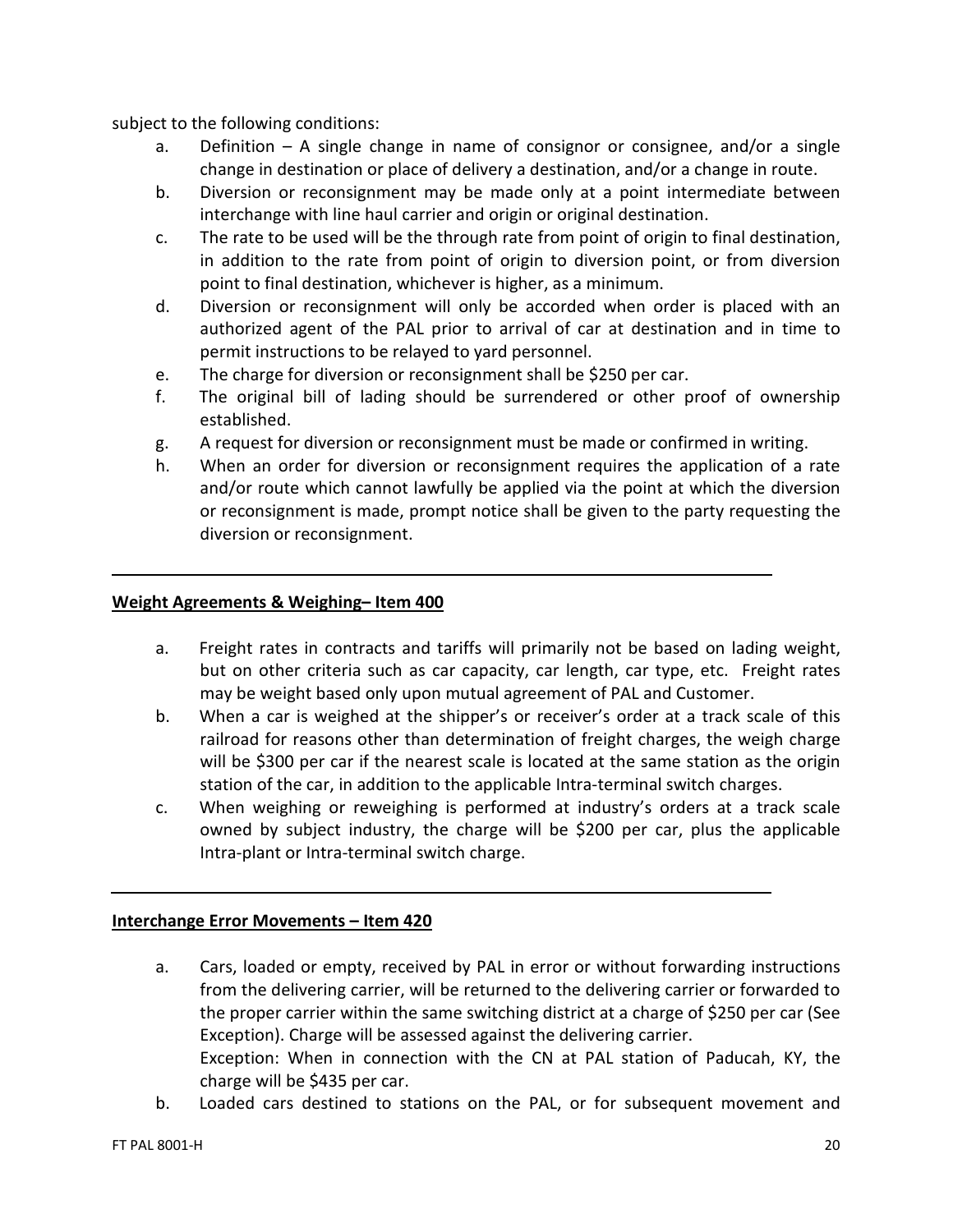interchange to other connecting carriers, delivered to the PAL at the improper junction (based on the route applicable for protecting the appropriate rate or charge), will be subject to a charge of \$500.00 per car for returning the car to the delivering carrier, or at PAL's sole option, moving the car to the final destination or proper interchange point with the connecting carrier. This charge will be assessed against the delivering carrier and will not, in any way, alter or affect the normal interline freight settlement between carriers as stipulated in the appropriate Association of American Railroads Railway Accounting Rules.

# **Set Back Charges on Reconsigned Cars – Item 430**

When a loaded railcar of either private or railroad ownership is received in interchange by this railroad and is subsequently ordered to be reconsigned or diverted (before leaving the interchange point), to a new destination where this railroad will not act in the capacity of a line haul carrier in the route, then a charge of \$200.00 per car shall be assessed for the service of returning the car to the designated railroad. This charge shall be in addition to any charges provided in Item 420 of this tariff.

#### **Transportation of Empty Private Railcars – Item 450**

Transportation rates published in tariffs, special quotes or contracts by PAL or by another railroad that interchanges with PAL, include the movement of empty railcars on PAL via reverse route to the point of loading (for local or interline forwarded shipments originating on PAL) or returned to the connecting carrier via reverse route (for loaded interline received shipments terminating on PAL). All other empty private car moves are subject to switching and/or line haul charges, as the case may be, subject to the following exceptions:

- a. When an empty railcar is returned to Calvert City from a loaded movement which originated at Calvert City, and for which PAL participated as a line haul carrier, customer may instead direct the car to be placed at their private or leased storage track in Calvert City or to Rail Services, Inc. for cleaning, etc. instead of returning to the point where it was originally loaded. Subsequent movements of the car are subject to line haul or Intra-terminal switch charges, as the case may be.
- b. Cars containing product residue which exceeds seven percent of the weight of the marked capacity of the car shall be considered a loaded car and will be charged accordingly.

#### **Private Car Mileage – Item 460**

PAL is not a party to the RIC 6007 Tariff Series. PAL does not pay private car mileage unless specified in any particular tariff or contract to the contrary.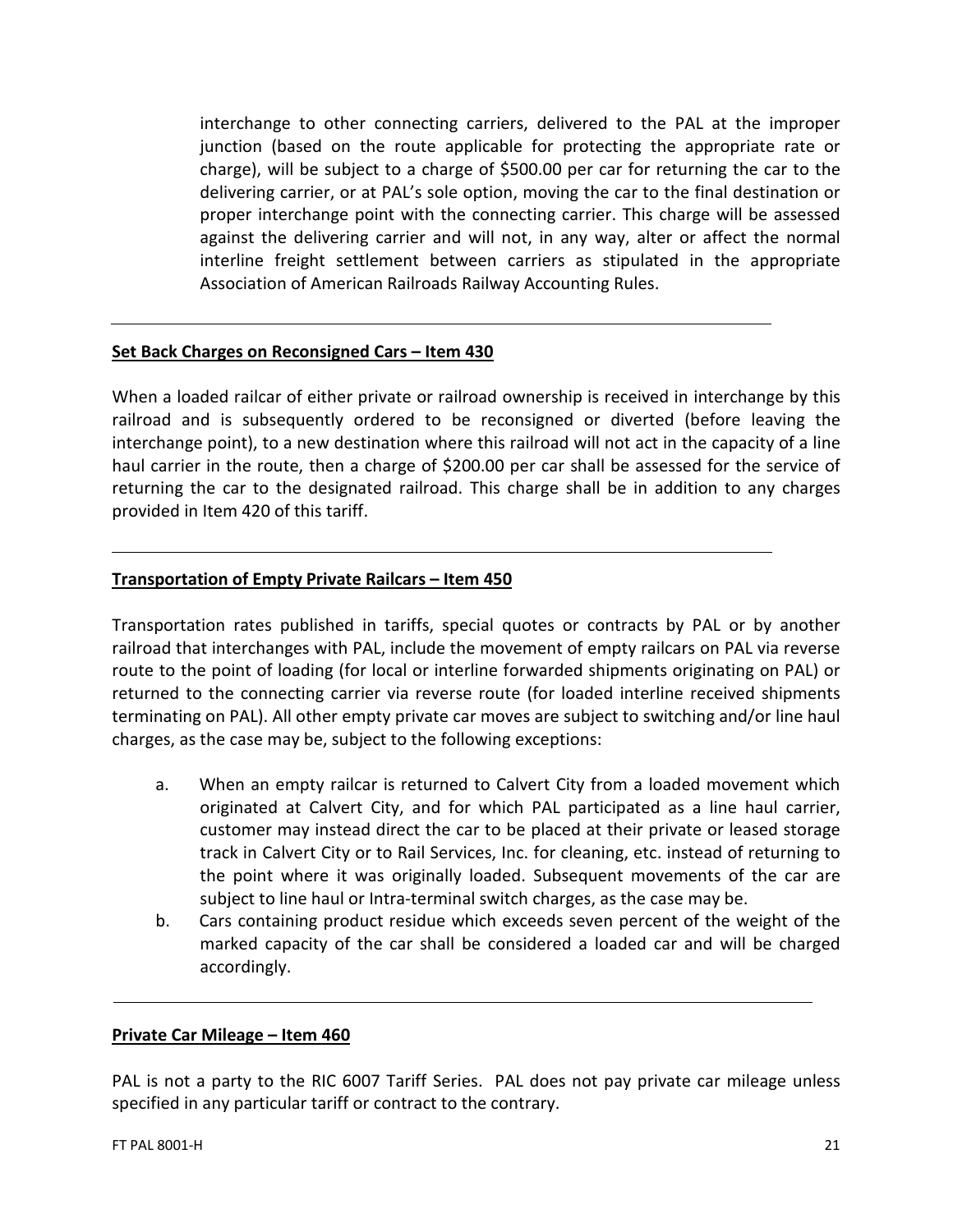# **Industry Sidetracks – Item 500**

In order to provide line haul and/or switching services, PAL must access privately owned industry sidetracks. Industries are required to establish side track agreements with PAL to govern their safe operations. In the absence of a private sidetrack agreement, the following terms and conditions will govern, however PAL reserves the right to decline service on a sidetrack in the absence of a private sidetrack agreement.

- a. PAL will use the Sidetracks to deliver or pick up any railcar directed to or from the Customer's facility by a valid Shipping Instruction.
- b. PAL may access and temporarily occupy Customer's Sidetracks when useful in the course of providing local service in the Customer's vicinity.
- c. Customers must, at their own expense, inspect, maintain, and renew Sidetracks consistent with normal operations, and in accordance with:
	- 1. The Federal Railroad Administration'sTrack Safety Standards (49 C.F.R. Part 213)
	- 2. Railroad Worker Safety Regulations (49 C.F.R. Part 214)
- d. The Customer must inform PAL's local representatives of the dates and amount of time that the Sidetracks will be out of service, whether for maintenance or other reasons.
- e. Customers must keep sidetracks free from debris and weeds, potholes and excavations, ice and snow, temporary or permanent structures and poles, and any other obstructions that would prevent the safe operation thereupon.
- f. PAL has the right, but not the duty, to inspect sidetracks.
- g. PAL will not operate over any sidetracks that we determine are unsafe.
- h. A customer shall not maintain Close Clearances in the area of sidetracks unless:
	- 1. The customer obtains a waiver from any conflicting Governmental Requirements, and
	- 2. PAL approves such Close Clearance in writing
- i. Customers must install, maintain and replace at their expense any warning signs or lighting, or make other adjustments regarding Close Clearances as may be necessary, useful, or required by any Governmental Requirements or PAL.
- j. If a Customer seeks to construct new or additional, or alter existing, sidetracks such construction must be done in accordance with the provisions of PAL's current Standard Guidelines and Specifications for the Design and Construction of Private Sidetracks, and Customers must supply PAL with construction plans for any addition, deletion, or modification to the Sidetracks, and obtain PAL's written confirmation that PAL has no objections to the proposed changes prior to making any material alterations to the Sidetrack
- k. To facilitate safe operations and avoid interruptions of service, Customers should notify PAL not less than 30 days prior to constructing or allowing the construction of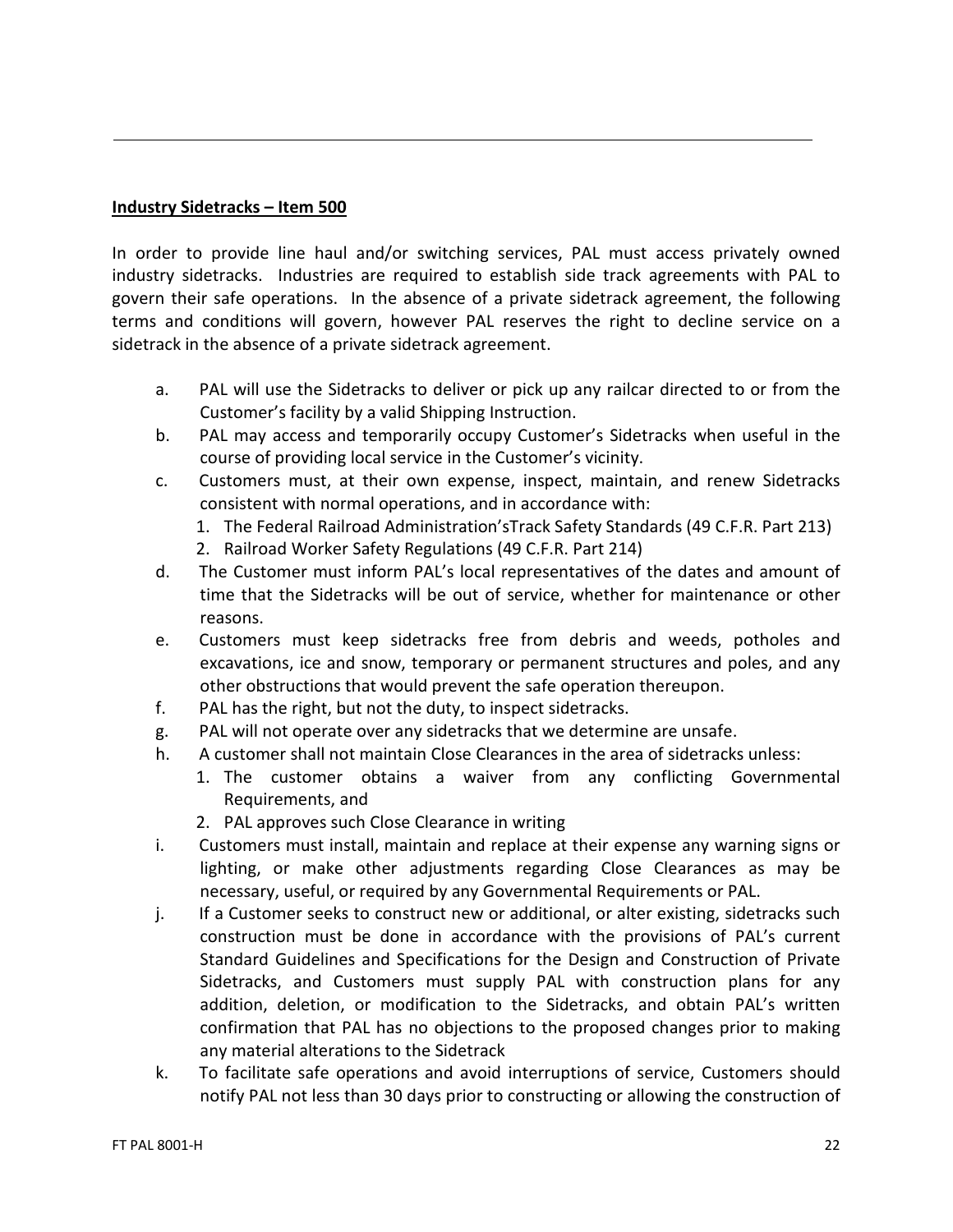any new tracks, public or private road, gate, tunnel, bridge, culvert, pit, gas-line, pipe, or other items on, over, under or along any part of the Sidetrack or right-ofway.

- l. PAL may use Sidetracks for emergency operating purposes as long as the emergency operations do not materially affect the use of the Sidetracks for rail service to the Customer.
- m. PAL surrenders possession and control of each railcar, and its contents, consigned to or ordered by the Customer when:
	- 1. A railcar has been placed on a Sidetrack, and PAL's locomotive uncouples from the railcar, or
	- 2. PAL's crew departs from the locomotive if the locomotive is being left with the Customer
- n. PAL assumes possession and control of a railcar and its contents when:
	- 1. PAL's locomotive is coupled to the railcar, or
	- 2. When the locomotive has been left with the Customer, PAL's crew is onboard the locomotive and has actual control over the train by initiating departure from the Private Track
- o. Hazardous Materials shall not be placed by anyone on or within the twenty-five feet of Sidetracks, or on Customer property within 100 feet of PAL's connecting mainline track. This does NOT apply to shipments consigned to, or ordered by, a Customer accessible by such Sidetrack, or existing pipelines for the transportation of Hazardous Materials.
- p. Customer shall indemnify and save harmless PAL from any and all claims, demands, suits, losses, liabilities, damages, fines or expenses, including liability under any applicable statute, for personal injury or wrongful death, or for the clean-up of any hazardous or toxic waste materials or other substances, arising out of or in any way connected with the construction, maintenance, use or operation of the Sidetrack, except to the caused by the sole or gross negligence of PAL.